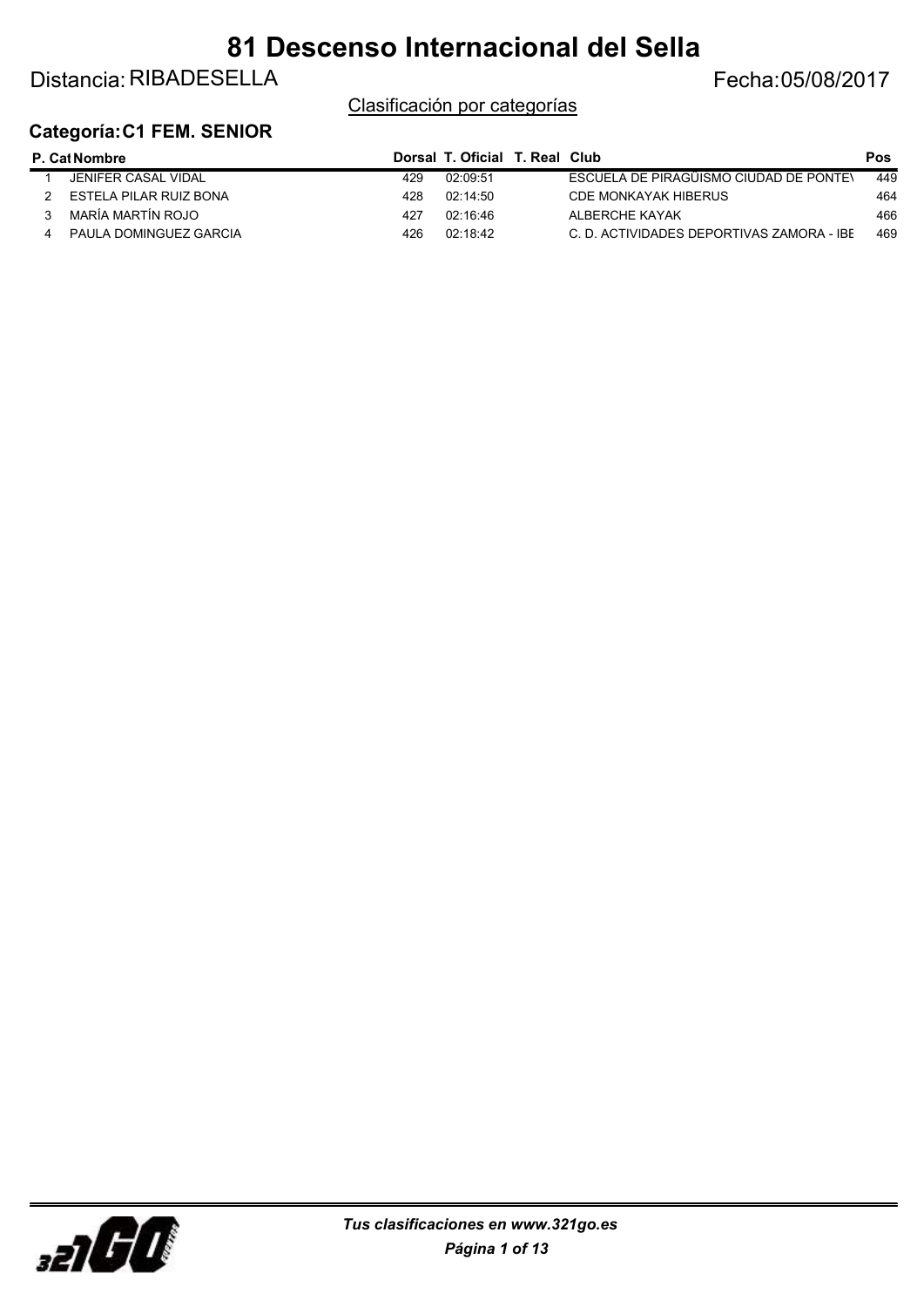Distancia: RIBADESELLA Fecha: 05/08/2017

Clasificación por categorías

#### Categoría:K2 MASC. SENIOR

|             | P. Cat Nombre                                     |                | Dorsal T. Oficial T. Real Club |                                         | Pos |
|-------------|---------------------------------------------------|----------------|--------------------------------|-----------------------------------------|-----|
| $\mathbf 1$ | WALTER BOUZÁN SÁNCHEZ ALVARO FERNÁNDEZ FI         | $\mathbf{1}$   | 01:07:13                       | REAL FEDERACIÓN ESPAÑOLA DE PIRAGÜISM   |     |
| 2           | LEONEL RAMALHO EMILIO MERCHÁN                     | 5              | 01:07:19                       | CLUBE FLUVIAL VILACONDENSE              | 2   |
| 3           | JULIO MARTÍNEZ GÓMEZ JOSE JULÍAN BECERRO          | 2              | 01:07:20                       | JAIRE AVENTURA LOS RAPIDOS DE ARRIONDA  | 3   |
| 4           | MIGUEL LLORENS LOPEZ LUIS AMADO PEREZ BLANO       | 6              | 01:07:41                       | SOCIEDAD CULTURAL Y DEPORTIVA DE RIBAD  | 4   |
| 5           | EMILIO LLAMEDO ALVAREZ EMILIO LLAMEDO IGLESI      | 4              | 01:08:16                       | <b>CLUB KAYAK TUDENSE</b>               | 5   |
| 6           | STEPHANE BOULANGER JÉREMY CANDY                   | 3              | 01:08:30                       | FEDERACTION DE FRANCE                   | 6   |
| 7           | BRAIS SÁNCHEZ NOVELLE ANTONIO PALMAS REGUI        | 9              | 01:09:24                       | JAIRE AVENTURA LOS RAPIDOS DE ARRIONDA  | 7   |
| 8           | JUAN BUSTO GUTIERREZ EDUARDO GONZALEZ ALO         | 11             | 01:09:31                       | LA RIBERA OVIEDO KAYAK                  | 8   |
| 9           | RAFAEL CARRIL FERNANDEZ ASLEY RODRIGUEZ NA        | 13             | 01:09:33                       | LA RIBERA OVIEDO KAYAK                  | 9   |
| 10          | GUILLERMO PEREZ GARCIA DANIEL JESUS PEREZ C       | 12             | 01:10:40                       | LOS CUERVOS LINPAC                      | 10  |
| 11          | ROBERTO GERINGER SALLETTE DANIEL DAL BO           | 8              | 01:11:11                       | CLUB NAUTICO GUALEGUAY                  | 11  |
| 12          | TIM PENDLE MORTEN MINCLE                          | 35             | 01:11:16                       | NORWICH CANOE CLUB                      | 12  |
| 13          | SEBASTIÁN LUIS VERGAUVEN AGUSTÍN RODRÍGUEZ        | $\overline{7}$ | 01:11:35                       | FEDERACION ARGENTINA DE CANOAS          | 13  |
| 14          | NICKY CRESSER JONATHAN BOYTON                     | 14             | 01:12:01                       | BRITISH CANOEING / NOTTINGHAM KAYAK CLL | 14  |
| 15          | ANTONIO JORGE REY AGULLÓ PEDRO VAZQUEZ LLE        | 15             | 01:12:40                       | JAIRE AVENTURA LOS RAPIDOS DE ARRIONDA  | 15  |
| 16          | GUILLERMO FIDALGO DE LEON JAVIER LOPEZ GONZ       | 16             | 01:13:54                       | LA RIBERA OVIEDO KAYAK                  | 17  |
| 17          | <b>BEN OAKLEY ZYGGY CHMIEL</b>                    | 29             | 01:14:27                       | BRITISH CANOEING / NOTTINGHAM KAYAK CLL | 18  |
| 18          | ION CARBALLO MOREDA OMAR CALZÓN VEGA              | 17             | 01:14:48                       | REAL FEDERACIÓN ESPAÑOLA DE PIRAGÜISM   | 22  |
| 19          | OSCAR MARTINEZ DEL CUETO DAVID SANTOS CUAL        | 65             | 01:14:51                       | CLUB PIRAGUAS SIRIO-LOS CAUCES          | 23  |
| 20          | JONATHAN GARCIA PILAR FRANCISCO MAYA MARTII       | 95             | 01:15:15                       | SOCIEDAD CULTURAL Y DEPORTIVA DE RIBAD  | 24  |
| 21          | <b>TOON BROEKX PIET BROEKX</b>                    | 26             | 01:15:31                       | BELGIAN NATIONAL KAYAK TEAM (BELGIUM)   | 26  |
| 22          | PEDRO ANGULO HERNANDEZ ALEJANDRO DEL VAL          | 77             | 01:15:32                       | FEDERACION CASTILLA Y LEON              | 27  |
| 23          | MAURICIO CAFFA RODRIGO CAFFA                      | 18             | 01:16:14                       | FEDERACION ARGENTINA DE CANOAS          | 30  |
| 24          | BREIXO BUJÁN PUENTES RICARDO LIGERO VALLAD.       | 20             | 01:16:51                       | EQUIPO AUTONÓMICO DE GALICIA            | 31  |
| 25          | BORJA IGLESIAS MOSQUERA IGNACIO RODRIGO LLI       | 22             | 01:17:16                       | JAIRE AVENTURA LOS RAPIDOS DE ARRIONDA  | 32  |
|             | OIHAN SAYAR GARCIA AITOR GORROTXATEGI             | 49             |                                | FEDERACION AUTONOMA PAIS VASCO          | 34  |
| 26          | ANTONIO CUIÑAS GONZALEZ CESAR GONZALEZ PEI        |                | 01:17:33                       | LA RIBERA OVIEDO KAYAK                  |     |
| 27          |                                                   | 81             | 01:17:40                       |                                         | 35  |
| 28          | TOMÁS PERUYERO GARCÍA PABLO VALDES FERNÁN         | 25             | 01:17:43                       | JAIRE AVENTURA LOS RAPIDOS DE ARRIONDA  | 36  |
| 29          | MARCOS SALDAÑA PAREDES JAVIER FERNANDEZ C         | 82             | 01:17:50                       | LA RIBERA OVIEDO KAYAK                  | 39  |
| 30          | PETER MARTIN JENSEN JEPPE KANSTRUP GLESNEI        | 24             | 01:17:51                       | DANISH CANOE AND KAYAK FEDERATION       | 40  |
| 31          | JAVIER OTERO SOMOANO DIEGO MARTINEZ CERRA         | 209            | 01:18:36                       | SOCIEDAD CULTURAL Y DEPORTIVA DE RIBAD  | 46  |
| 32          | FRANCISCO GIL GARCÍA MARCOS C. Q. CLIMENT QU      | 89             | 01:19:17                       | CLUB PIRAGÜISME SILLA                   | 50  |
| 33          | DANIEL SALAZAR ARANSAEZ DAVID MARTINEZ ARGO       | 45             | 01:19:22                       | CLUB PIRAGÜISMO ANTARES                 | 52  |
| 34          | JULIAN VALERA ASPRON ALEJANDRO VEGA SUAREZ        | 47             | 01:19:32                       | CANGAS AVENTURA - LA LLONGAR            | 53  |
| 35          | MANUEL CRAVIOTTO BLANCO SAUL CRAVIOTTO RIV        | 87             | 01:19:51                       | <b>SICORIS CLUB LLEIDA</b>              | 55  |
| 36          | MIGUEL SÁNCHEZ MELGAREJO CARLOS JULIO GÓM         | 27             | 01:19:53                       | EQUIPO AUTONÓMICO CASTILLA-LA MANCHA    | 57  |
|             | 37 DAVID ARIAS RODRÍGUEZ ANTONIO ARAMBARRI ES( 93 |                | 01:19:58                       | C.D.E. UNQUERA KAYAK                    | 58  |
| 38          | ROBERT MEIBNER THOMAS GRASSOW                     | 30             | 01:20:21                       | <b>GERMAN TEAM</b>                      | 61  |
| 39          | ARMANDO BLANCO ISOBA FAUSTINO SANTOS ALVA         | 73             | 01:20:38                       | LA RIBERA OVIEDO KAYAK                  | 62  |
| 40          | <b>IOMHAR MGP LIAM BANKS</b>                      | 50             | 01:21:01                       | <b>IRLANDA</b>                          | 66  |
| 41          | CRISTÓBAL CUESTA COLLADA JUAN SERRANO PRIE        | 55             | 01:21:51                       | CLUB PIRAGUAS VILLAVICIOSA EL GAITERO   | 72  |
| 42          | DAVID KOTR? MATOUŠ PAVLÍK                         | 19             | 01:22:09                       | <b>CZECH REPUBLIC</b>                   | 75  |
| 43          | JACOBO GARCÍA OTERO SANTIAGO MARTÍNEZ GARO        | 62             | 01:22:19                       | EQUIPO AUTONÓMICO DE GALICIA            | 77  |
| 44          | SALVADOR RICO GRAU DAVID CHACON PIRIS             | 23             | 01:22:51                       | FEDERACIÓ DE PIRAGÜISME DE LA COMUNITA  | 80  |
| 45          | LUIS ANTONIO PRIETO CUETO ALBERTO GUTIÉRREZ       | 36             | 01:23:07                       | JAIRE AVENTURA LOS RAPIDOS DE ARRIONDA  | 83  |
| 46          | RODRIGO HORTAL GARCIA ALBERTO MARGOLLES B         | 92             | 01:23:18                       | CLUB PIRAGUAS VILLAVICIOSA EL GAITERO   | 88  |
| 47          | MARIO SOAGE BAÑOS BERNARDO RODRIGUEZ MAR          | 61             | 01:23:49                       | CLUB PIRAGUISMO OLIVICO                 | 91  |
| 48          | ALEJANDRO VALLINA COLLADO FABIÁN GARCÍA GAF       | 69             | 01:23:52                       | CLUB PIRAGUAS VILLAVICIOSA EL GAITERO   | 92  |
| 49          | VICTOR ALEXANDER BARÓN MACIAS MIGUEL ÁNGEL        | 21             | 01:23:59                       | EQUIPO NACIONAL DE BOGOTA               | 94  |
| 50          | JAMES ESCOTT LUKE ESCOTT                          | 74             | 01:24:24                       | BRITISH CANOEING/ BRADFORD ON AVON      | 99  |
| 51          | DYSON PENDLE ALBERT HICKS                         | 37             | 01:24:30                       | NORWICH CANOE CLUB                      | 101 |
| 52          | JOEL CABAÑÍN BARTUREN TANO COLLADA SALVADO        | 94             | 01:24:42                       | CLUB PIRAGUAS VILLAVICIOSA EL GAITERO   | 103 |
| 53          | JAVIER SUAREZ SAN MARTIN SERGIO ALONSO LONG       | 39             | 01:25:29                       | <b>CLUB LOS CAIMANES SEVARES</b>        | 109 |
| 54          | MIGUEL PALACIO CAMINO DANIEL PALACIO CORTIN       | 28             | 01:25:42                       | FEDERACIÓN CÁNTABRA DE PIRAGÜISMO       | 113 |
| 55          | JULIO MORENO PRIETO FERNANDO GARCIA MURILL        | 59             | 01:26:11                       | <b>IUXTANAM</b>                         | 116 |

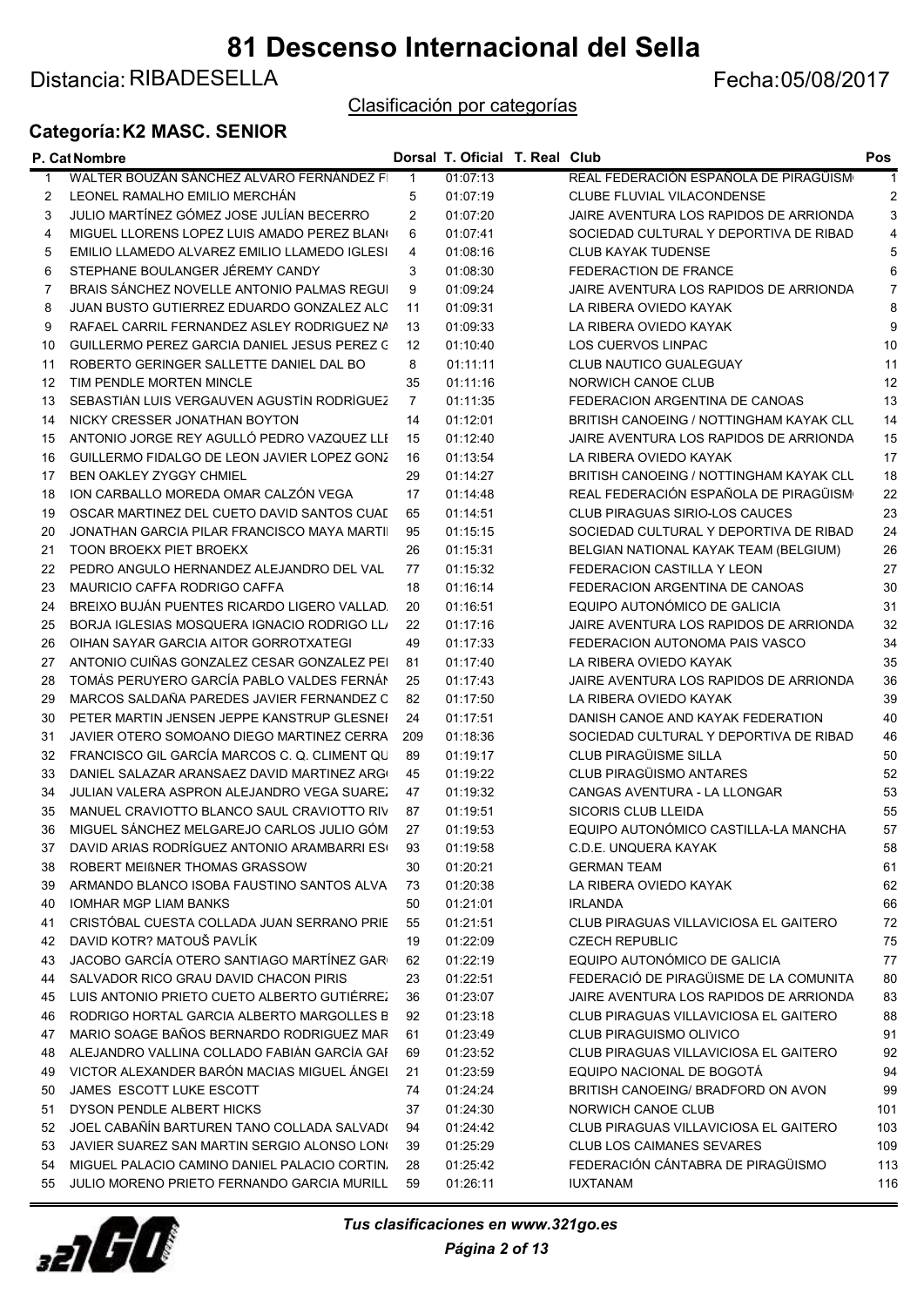Distancia: RIBADESELLA Fecha: 05/08/2017

Clasificación por categorías

#### Categoría:K2 MASC. SENIOR

|    | P. Cat Nombre                               |                 | Dorsal T. Oficial T. Real Club |                                          | <b>Pos</b>       |
|----|---------------------------------------------|-----------------|--------------------------------|------------------------------------------|------------------|
| 56 | MARCOS ALONSO ÁLVAREZ ENRIQUE RODRÍGUEZ N   | $\overline{72}$ | 01:28:11                       | <b>CLUB KAYAK SIERO</b>                  | $\overline{126}$ |
| 57 | AMADOR FIGAREDO FERNÁNDEZ BERNARDO GONZ     | 76              | 01:28:22                       | <b>CLUB KAYAK SIERO</b>                  | 128              |
| 58 | ALEX ABRAHAM RICKY MILLAR                   | 34              | 01:30:30                       | BRITISH CANOEING / NOTTINGHAM KAYAK CLL  | 143              |
| 59 | HÉCTOR SAMPEDRO VALDÉS ALBERTO TELEÑA FEF   | 79              | 01:30:38                       | CLUB PIRAGUAS VILLAVICIOSA EL GAITERO    | 148              |
| 60 | LLUIS DARNÉ PALMADA PAU FELIU SALAVEDRA     | 96              | 01:30:54                       | CLUB NATACIÓ BANYOLES                    | 151              |
| 61 | RICARDO GONZALEZ ROMERO MIGUEL ANGEL VERO   | 98              | 01:31:09                       | REAL CLUB NÁUTICO DE PALMA               | 154              |
| 62 | FERNANDO NOVAL FONSECA ISAAC ROCES VILA     | 97              | 01:31:33                       | CLUB NATACIÓN LANGREO - PIRAGÜISMO       | 159              |
| 63 | ADRIAN DE MIGUEL HERRAIZ PABLO TOLEDO ESPIN | 54              | 01:33:04                       | CLUB PIRAGÜISMO CUENCA CON CARÁCTER      | 172              |
| 64 | NICOLÁS CAPELLIN BRULE JORGE ARENAS FERNÁN  | 71              | 01:33:19                       | SOCIEDAD DEPORTIVA GAUZÓN-CABO PEÑES     | 177              |
| 65 | ROBERTO ROZA GRANDA JAIRO ÁLVAREZ ÁLVARO    | 38              | 01:33:54                       | <b>CLUB KAYAK SIERO</b>                  | 182              |
| 66 | ENOL GONZALEZ ESTEBANEZ HECTOR GONZALEZ [   | 90              | 01:34:20                       | LA RIBERA OVIEDO KAYAK                   | 188              |
| 67 | MANUEL DEL RIO LÓPEZ JOSE PRIMO GOMEZ SUÁR  | 43              | 01:34:27                       | LOS GORILAS DE CANDÁS                    | 190              |
| 68 | JAVIER HUERGA GONZALEZ FSCO JAVIER LUQUE FI | 32              | 01:38:05                       | PIRAGUISMO MALIAYO                       | 221              |
| 69 | ALBERTO ALONSO ZAFRA JAIRO GARCÍA HEREDIA   | 497             | 01:39:30                       | CLUB PIRAGÜISMO TARTESSOS HUELVA         | 232              |
| 70 | PABLO SÁNCHEZ RODRÍGUEZ ANTONIO ÁLVAREZ PI  | 68              | 01:42:37                       | CLUB PIRAGUAS VILLAVICIOSA EL GAITERO    | 255              |
| 71 | JUAN CABORNERO ALAGUERO JUAN IGNACIO CABC   | 66              | 01:42:42                       | CLUB CANOE DE VALLADOLID                 | 257              |
| 72 | SIMON PEDRO GARCÍA SUÁREZ ANTONIO MIGUEL LO | 58              | 01:42:57                       | <b>CLUB KAYAK SIERO</b>                  | 259              |
| 73 | <b>JAN HAYWARD MATTEW HAYWARD</b>           | 99              | 01:43:17                       | BRITISH CANOEING/ BRADFORD ON AVON       | 262              |
| 74 | THOMAS WALKER STEFAN DUMS                   | 85              | 01:44:16                       | RICHMOND CANOE CLUB                      | 273              |
| 75 | IÑAKI MARTINEZ GARCIA MARIANO LOPEZ ALVAREZ | 40              | 01:45:03                       | <b>LOS CUERVOS LINPAC</b>                | 277              |
| 76 | MARIO MORAL SANCHEZ RAMADE MANUEL LUIS GAI  | 31              | 01:45:09                       | <b>NAUTICO SEVILLA</b>                   | 280              |
| 77 | HECTOR GOMEZ CAGIGAL JOSE LUIS RUIZ PERAL   | 42              | 01:46:45                       | A. D. ESCUELA MUNICIPAL PIRAGÜISMO COLIN | 289              |
| 78 | PETER CLARKE CHRISTIAN WEHRENFENNIG         | 86              | 01:47:12                       | BRITISH CANOEING/ CAMBRDIGE CANOE CLUB   | 298              |
| 79 | JESUS RUBEN DE ANCOS PALACIOS MILLAN DE ANC | 44              | 01:48:04                       | <b>MOSCON DE GRADO</b>                   | 311              |
| 80 | NOÉ AREGO SEGARRA CESAR POMARES GONZÁLEZ    | 75              | 01:52:19                       | REAL CLUB NÁUTICO DE CASTELLÓN           | 344              |
| 81 | DIEGO MARTÍNEZ ALBUQUERQUE HUGO CAPELLIN E  | 57              | 01:52:31                       | SOCIEDAD DEPORTIVA GAUZÓN-CABO PEÑES     | 345              |
| 82 | <b>QUENTIN URBAN EDWIN LUCASS</b>           | 10              | 01:54:42                       | FEDERACTION DE FRANCE                    | 364              |
| 83 | FERNANDO MARÍN SANCHEZ IVAN MANUEL ABENZA   | 67              | 01:56:14                       | BLANCA CLUB DE PIRAGÜISMO                | 382              |
| 84 | FLORES GALLARRETA GARCIA JULIAN HERMOSILLA  | 83              | 02:00:51                       | <b>CLUB PIRAGÜISMO ANTARES</b>           | 411              |
| 85 | <b>MARTIN FITZSIMONS CLIVE FERRIS</b>       | 100             | 02:04:56                       | <b>RICHMOND CANOE CLUB</b>               | 431              |

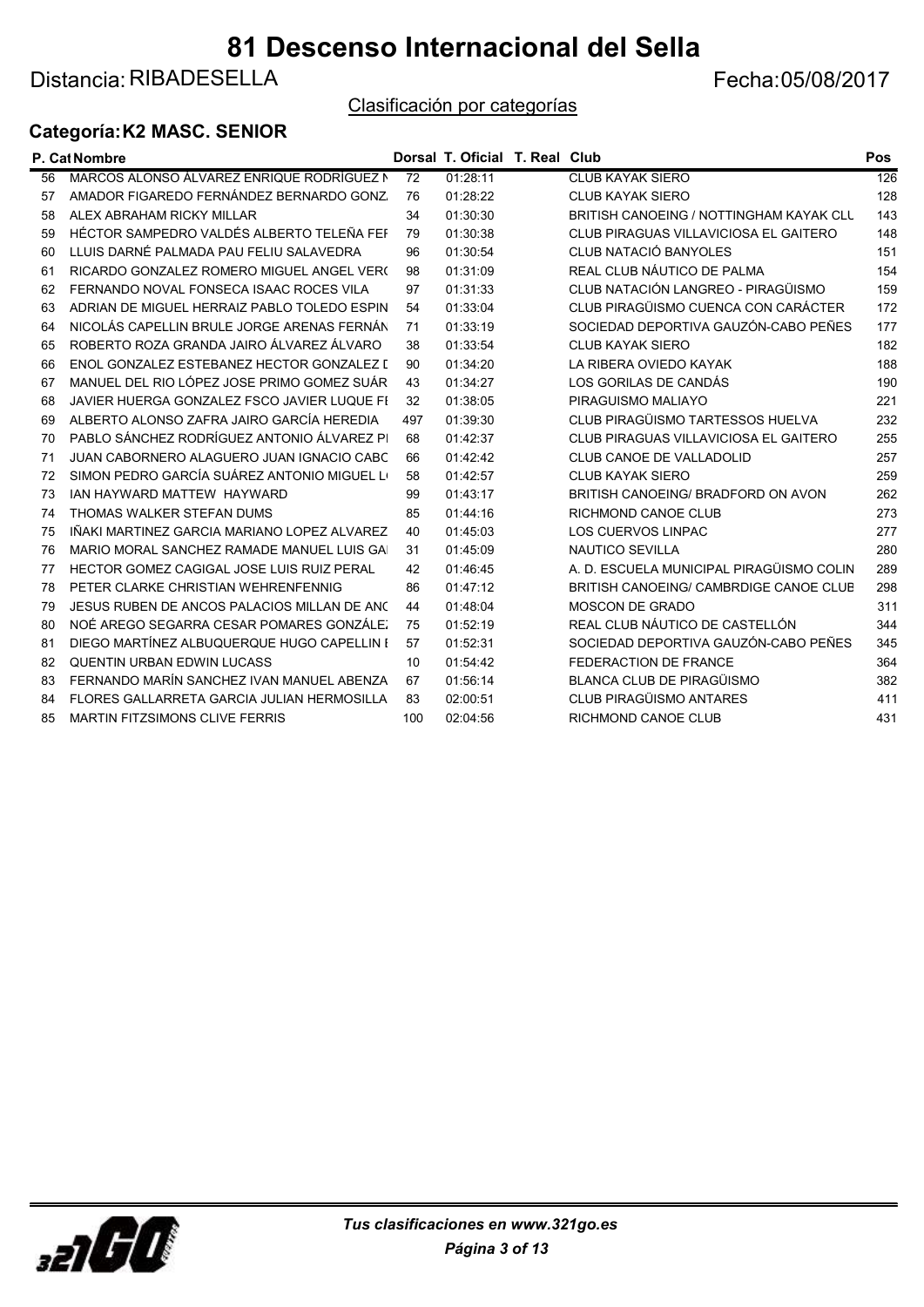Distancia: RIBADESELLA Fecha: 05/08/2017

Clasificación por categorías

#### Categoría:K2 MASC. VET. 35-50

|    | P. Cat Nombre                                 |     | Dorsal T. Oficial T. Real Club |                                          | Pos |
|----|-----------------------------------------------|-----|--------------------------------|------------------------------------------|-----|
| 1  | RAUL GONZALEZ VELASCO JOSE Mª CASTRO , ROMA   | 506 | 01:18:32                       | <b>CLUB DEPORTIVO CISNE</b>              | 45  |
| 2  | VICENTE LLERANDI FERNANDEZ JOSE MANUEL OBA    | 509 | 01:20:39                       | NEPTUNO DE TONI                          | 63  |
| 3  | ALVARO GARCIA RUISANCHEZ ERIC KLAS            | 508 | 01:22:54                       | SOCIEDAD CULTURAL Y DEPORTIVA DE RIBAD   | 81  |
| 4  | CESAR SOLIS MARCOS JORGE ISOBA TUYA           | 482 | 01:23:13                       | LA RIBERA OVIEDO KAYAK                   | 86  |
| 5  | EMILIO ORTIZ RODRIGUEZ JESUS TORRE SANTISTE   | 475 | 01:23:52                       | A. D. ESCUELA MUNICIPAL PIRAGÜISMO COLIN | 93  |
| 6  | OSCAR ORTEGA MALIBRAN CARLOS ORTEGA MALIB     | 480 | 01:26:56                       | ESCUELA PIRAGUISMO ARANJUEZ              | 121 |
| 7  | JOSE JAVIER VIZCAINO CHOCANO PABLO RODRIGU    | 490 | 01:29:30                       | ESCUELA PIRAGUISMO ARANJUEZ              | 134 |
| 8  | RICARDO OTERO LOPEZ FRANCISCO VAZQUEZ RED     | 510 | 01:31:46                       | CLUBE DE PIRAGUISMO DE VIVEIRO           | 161 |
| 9  | JOSE MANUEL JUBON FOLGUEIRAS MIGUEL VIÑAS F   | 479 | 01:33:18                       | CLUB PIRAGÜISMO CIUDAD DE LUGO           | 176 |
| 10 | DANIEL MENDEZ CANAL CONSTANTINO ARANGO BE     | 477 | 01:33:39                       | <b>LOS CUERVOS LINPAC</b>                | 181 |
| 11 | IÑAKI PÉREZ ALLER LUIS PRESA CARNERO          | 502 | 01:34:13                       | <b>BARRIKA PIRAGUA TALDEA</b>            | 187 |
| 12 | JONATHAN BIRD ADRIAN TRICKETT                 | 505 | 01:34:46                       | <b>WORCESTER CANOE CLUB</b>              | 193 |
| 13 | FLORENTINO CARDÍN ABRIL EFREN SOLIS PRIETO    | 485 | 01:35:38                       | JAIRE AVENTURA LOS RAPIDOS DE ARRIONDA   | 201 |
| 14 | SAULIUS SVALDENIS DARIUS CERESKAS             | 496 | 01:35:56                       | <b>SC VILNIUS BKI</b>                    | 202 |
| 15 | JOSÉ ANTONIO GONZÁLEZ VÉLEZ S. GONZALO GOV    | 493 | 01:36:34                       | FEDERACIÓN ANDALUZA DE PIRAGÜISMO        | 209 |
| 16 | JOSE LUIS RUIZ GARCIA LUIS GARCIA ALONSO      | 489 | 01:37:02                       | LA RIBERA OVIEDO KAYAK                   | 213 |
| 17 | JAVIER GOVANTES DEL PINO MANUEL SAN JUAN MI.  | 478 | 01:39:28                       | FEDERACIÓN ANDALUZA DE PIRAGÜISMO        | 231 |
| 18 | LAFORET PAUL WILDBERGER GORGAN                | 511 | 01:39:37                       | DESCONOCIDO LAFORET PAUL Y WILDBERGEI    | 234 |
| 19 | GONZALO MELERO GONZALEZ LUIS MELERO GONZA     | 498 | 01:44:03                       | LA RIBERA OVIEDO KAYAK                   | 272 |
| 20 | JAVIER CABALLERO ABIA DAVID DEL CERRO RODRIO  | 473 | 01:46:56                       | <b>CLUB DEPORTIVO CISNE</b>              | 291 |
| 21 | RAÚL ALONSO GONZÁLEZ JOSÉ ANTONIO ROMÁN B     | 476 | 01:47:56                       | <b>CLUB PALENTINO LURPELAN</b>           | 306 |
| 22 | CHRISTOPHER BUNYON JOHN AVERY                 | 494 | 01:50:57                       | BRITISH CANOEING/ CHELMSFORD CANOE CLU   | 337 |
| 23 | MANUEL ANGEL DIAZ PRADO JUAN CARLOS NOGAR     | 504 | 01:52:15                       | REAL GRUPO DE CULTURA COVADONGA          | 340 |
| 24 | FSCO DE ASIS VAZQUEZ PRIETO MIGUEL ANGEL BA   | 495 | 01:53:19                       | <b>CLUB PIRAGUISMO GRANADA</b>           | 354 |
| 25 | JAVIER SAIZ IPIÑA LUIS EDUARDO CUESTA RODRÍGI | 500 | 01:56:07                       | <b>CANTABRIA MULTISPORT</b>              | 381 |
| 26 | JOSE JULIO ORTIZ REVUELTA JOSE LUIS GAMBOA A  | 481 | 01:58:18                       | C.D.E. PIRAGÜISMO LIMPIAS                | 395 |
| 27 | IVAN JOSE VAZQUEZ FEIJOO GONZALO CORREDOIF    | 488 | 02:00:04                       | CLUB PIRAGÜISMO CIUDAD DE LUGO           | 405 |
| 28 | HUMBERTO MANJON VEGA JOSE ANTONIO NACHON      | 486 | 02:00:39                       | SOCIEDAD CULTURAL Y DEPORTIVA DE RIBAD   | 410 |
| 29 | ROBERTO PALAZON NUÑEZ JOSE LUIS PALAZON NU    | 503 | 02:04:15                       | <b>BLANCA CLUB DE PIRAGÜISMO</b>         | 427 |
|    |                                               |     |                                |                                          |     |

#### Categoría:K1 FEM. JUNIOR

|                             |               |          |                                           | <b>Pos</b>                     |
|-----------------------------|---------------|----------|-------------------------------------------|--------------------------------|
| IRENE GANA FERNÁNDEZ        | 449           | 01:42:29 | <b>BARRIKA PIRAGUA TALDEA</b>             | 254                            |
| NATALIA GOIKOETXEA BARRAGAN | 458           | 01:46:21 | PLENTZIA PIRAGÜISMO TALDEA                | 287                            |
| LUCIA BAYO MONEDERO         | 450           | 01:49:15 | CLUB PIRAGÜISMO CUENCA CON CARÁCTER       | 325                            |
| <b>CARMEN VILLAR VARELA</b> | 445           | 01:49:51 | EQUIPO AUTONÓMICO DE GALICIA              | 329                            |
| <b>KATE MCCARTHY</b>        | 451           | 01:50:30 | <b>IRLANDA</b>                            | 333                            |
| LIDIA DIEZ MONJE            | 457           | 01:50:31 | <b>CLUB PIRAGÜISMO ANTARES</b>            | 334                            |
| CAROLINA GONZALEZ SANCHEZ   | 456           | 01:55:54 | A. D. ESCUELA MUNICIPAL PIRAGÜISMO COLIN  | 379                            |
| SUSANA GONZÁLEZ FERNÁNDEZ   | 453           | 01:59:49 | FERTIBERIA - ASOCIACIÓN ATLÉTICA AVILESIN | 403                            |
| <b>NOGS GEFFEN FALCON</b>   | 448           | 02:02:57 | <b>ISR JORDAN VALLEY KAYAK CLUB</b>       | 421                            |
| ELVIRA GÓMEZ SAINZ          | 455           | 02:04:29 | <b>CLUB PALENTINO LURPELAN</b>            | 428                            |
|                             | P. Cat Nombre |          |                                           | Dorsal T. Oficial T. Real Club |

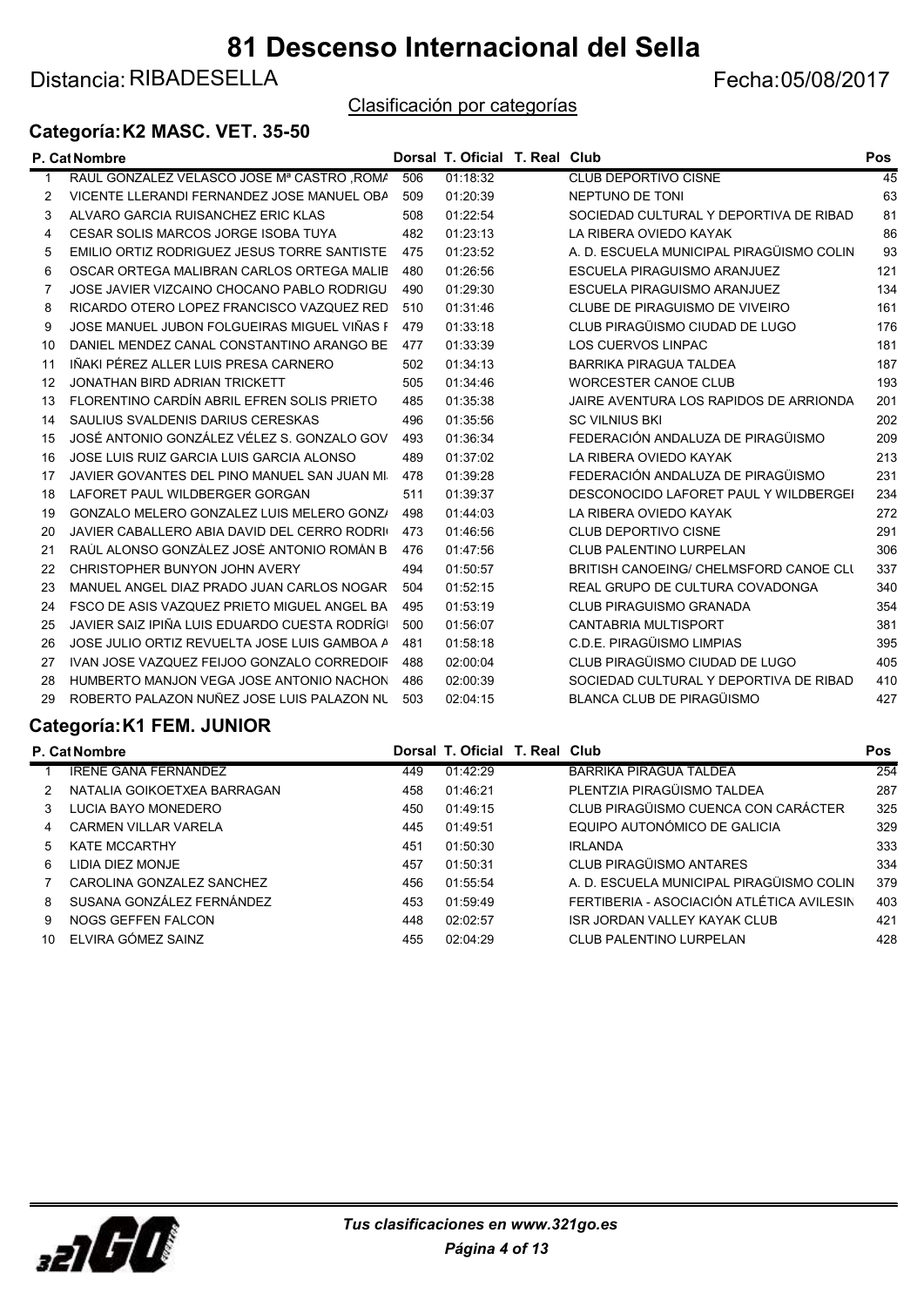### Distancia: RIBADESELLA Fecha: 05/08/2017

#### Clasificación por categorías

### Categoría:K1 MASC. VET. 35-50

|             | P. Cat Nombre                     |     | Dorsal T. Oficial T. Real Club |                                          | Pos             |
|-------------|-----------------------------------|-----|--------------------------------|------------------------------------------|-----------------|
| $\mathbf 1$ | ÁLVARO DOMINGO MEDINA             | 541 | 01.24.01                       | <b>CLUB PALENTINO LURPELAN</b>           | $\overline{97}$ |
| 2           | BERNARDO SANCHEZ OURO             | 532 | 01:24:04                       | CLUB FLUVIAL O BARCO                     | 98              |
| 3           | JOSÉ RAMÓN FIGAREDO FERNÁNDEZ     | 531 | 01:26:18                       | <b>CLUB KAYAK SIERO</b>                  | 117             |
| 4           | ENRIQUE RUBIO GONZALEZ            | 577 | 01:30:23                       | CLUB PIRAGÜISMO CUENCA CON CARÁCTER      | 141             |
| 5           | IVAN DE QUEVEDO GARCÍA            | 524 | 01:32:48                       | REAL GRUPO DE CULTURA COVADONGA          | 167             |
| 6           | ALBERTO LUMBRERAS HORTELANO       | 530 | 01:33:07                       | EQUIPO AUTONÓMICO CASTILLA-LA MANCHA     | 174             |
| 7           | ALBERTO VIAÑO MOURE               | 565 | 01:35:10                       | CLUB DE PIRAGÜISMO RIBEIRAS DO TAMBRE    | 197             |
| 8           | NEFTALI PARAJE DÍAZ               | 516 | 01:35:58                       | CLUB RÍA DE BETANZOS                     | 203             |
| 9           | FRANCISCO RUILOBA DEL CAMPO       | 568 | 01:36:05                       | A.D.PIRAGUISMO SANTANDER BODEGAS MAZO    | 204             |
| 10          | <b>COLIN CAFFREY</b>              | 547 | 01:37:05                       | <b>IRLANDA</b>                           | 214             |
| 11          | LUIS AITOR PENDAS RIESGO          | 546 | 01:40:09                       | <b>LOS CUERVOS LINPAC</b>                | 239             |
| 12          | <b>KIERAN VARLEY</b>              | 561 | 01:40:52                       | THOMASTOWN PADDLERS CANOE CLUB           | 243             |
| 13          | <b>JAIRO PEREZ MARTINEZ</b>       | 525 | 01:41:21                       | SOCIEDAD CULTURAL Y DEPORTIVA DE RIBAD   | 245             |
| 14          | <b>JUAN IGNACIO PULGAR SUAREZ</b> | 542 | 01:42:03                       | REAL GRUPO DE CULTURA COVADONGA          | 247             |
| 15          | <b>LUCAS MATIAS MICOLI</b>        | 569 | 01:43:02                       | <b>CLUB LA POBRECITA</b>                 | 260             |
| 16          | OSCAR JUANES ROGADO               | 519 | 01:45:05                       | SICORIS CLUB LLEIDA                      | 279             |
| 17          | DAVID ARMESTO RODRIGUEZ           | 573 | 01:46:42                       | CLUB FLUVIAL O BARCO                     | 288             |
| 18          | ROBERTO BITOSI                    | 578 | 01:47:07                       | <b>CLUB AMICI DEL FIUME</b>              | 296             |
| 19          | <b>RAMUNAS TIMINSKAS</b>          | 551 | 01:47:08                       | <b>SC VILNIUS BKI</b>                    | 297             |
| 20          | EMILIO AYESTARAN HERNANDO         | 522 | 01:47:42                       | A. D. ESCUELA MUNICIPAL PIRAGÜISMO COLIN | 305             |
| 21          | FRANCISCO GONZALEZ GONZALEZ       | 528 | 01:47:56                       | <b>LOS CUERVOS LINPAC</b>                | 307             |
| 22          | <b>PAUL ILSON</b>                 | 539 | 01:47:58                       | ROTTERDAMSCHE CANO CLUB                  | 308             |
| 23          | WOUTER EMILE VAN WELIJ            | 571 | 01:48:02                       | <b>ALBERCHE KAYAK</b>                    | 309             |
| 24          | VALENTIN NUÑEZ PEREZ              | 554 | 01:48:03                       | C.D.E. PIRAGÜISMO LIMPIAS                | 310             |
| 25          | <b>JAIME MARTINEZ BARBAS</b>      | 567 | 01:49:06                       | SOCIEDAD CULTURAL Y DEPORTIVA DE RIBAD   | 323             |
| 26          | ÁNGEL RUÍZ MARTÍNEZ               | 526 | 01:50:25                       | <b>HIPICA DEPORTIVA MILITAR</b>          | 332             |
| 27          | RAFAEL ROBLEDO MAYO               | 556 | 01:52:33                       | <b>CLUB LOS CAIMANES SEVARES</b>         | 346             |
| 28          | RUBÉN SÁNCHEZ ECHAVE              | 552 | 01:52:49                       | C.D.E. UNQUERA KAYAK                     | 349             |
| 29          | RAFAEL ANGEL OJEDA LOPEZ          | 579 | 01:53:08                       | AMIGOS DEL CANOE DE CEUTA                | 352             |
| 30          | JORGE RODRÍGUEZ SÁNCHEZ           | 527 | 01:53:32                       | HIPICA DEPORTIVA MILITAR                 | 355             |
|             | <b>LEHARIVEL YANN</b>             | 529 | 01:53:46                       | <b>CLUB KAYAK CARENTANAIS</b>            | 356             |
| 31          | JUAN ANTONIO GOMEZ NUÑEZ          |     |                                |                                          |                 |
| 32          |                                   | 559 | 01:55:14                       | ESCUELA PIRAGUISMO ARANJUEZ              | 369             |
| 33          | <b>SERGE SCHMIT</b>               | 536 | 01:55:17                       | FÉDÉRATION LUXEMBOURGEOISE DE CANOË-     | 370             |
| 34          | <b>FRANCISCO JUAREZ MOLINA</b>    | 562 | 01:55:21                       | <b>BLANCA CLUB DE PIRAGÜISMO</b>         | 371             |
| 35          | RAFAEL OCERIN BERAZA              | 575 | 01:55:32                       | PLENTZIA PIRAGÜISMO TALDEA               | 374             |
| 36          | DIEGO CASASUS TRABADA             | 515 | 01:55:43                       | CLUB MANSILLA DE PIRAGUISMO              | 376             |
|             | 37 LUIS BOO GOMEZ                 | 544 | 01:55:53                       | A.D.PIRAGUISMO SANTANDER BODEGAS MAZ(    | 378             |
| 38          | JOSÉ RAMÓN ÁLVAREZ BADA           | 550 | 01:56:05                       | <b>CLUB DE MAR DE AVILES</b>             | 380             |
| 39          | ENRIQUE CHACÓN ALVAREZ            | 574 | 01:57:17                       | CLUB PIRAGÜISMO TRIANA                   | 388             |
| 40          | <b>JONATHAN BARRY</b>             | 521 | 01:57:46                       | KILCULLEN CANOE CLUB (KCC)               | 393             |
| 41          | CARLOS ELÍAS BARRO ROCES          | 557 | 01:57:57                       | <b>CLUB KAYAK SIERO</b>                  | 394             |
| 42          | JAVIER GONZALEZ ESCALANTE         | 563 | 01:58:58                       | CLUB CANOE DE VALLADOLID                 | 398             |
| 43          | FRANCISCO JAVIER RODRIGUEZ CUETO  | 576 | 01:59:27                       | LA RIBERA OVIEDO KAYAK                   | 402             |
| 44          | EDUARDO ALVAREZ SANFELIZ          | 555 | 02:01:22                       | REAL GRUPO DE CULTURA COVADONGA          | 413             |
| 45          | JOSE LUIS GALERA MOLINA           | 566 | 02:02:07                       | <b>BLANCA CLUB DE PIRAGÜISMO</b>         | 417             |
| 46          | ANTONIO MORALES SECADES           | 570 | 02:03:34                       | LA RIBERA OVIEDO KAYAK                   | 422             |
| 47          | DAVIDA PASCUAL ALONSO             | 548 | 02:03:49                       | <b>C.D. LOS DUENDES</b>                  | 425             |
| 48          | VICTOR PONZODA SOTO               | 545 | 02:05:50                       | CLUB NAUTICO VILLAJOYOSA                 | 435             |
| 49          | <b>JESUS SALVADOR TOMAS RUBIO</b> | 517 | 02:06:33                       | <b>CDE MONKAYAK HIBERUS</b>              | 437             |
| 50          | <b>MATTHEW WOOLISCROFT</b>        | 514 | 02:06:45                       | WORCESTER CANOE CLUB                     | 438             |
| 51          | CLIVE ANTHONY GREYSON NEWMAN      | 872 | 02:07:43                       | Equipo nacional de Jamaica               | 443             |
| 52          | <b>JAVIER AMENEIRO MONTERO</b>    | 549 | 02:12:43                       | CLUB PIRAGÜISMO NARON                    | 458             |
| 53          | <b>GONZALO VELASCO ARRIETA</b>    | 558 | 02:13:16                       | A.D.PIRAGUISMO SANTANDER BODEGAS MAZ(    | 459             |
| 54          | ROBERTO NAVARRO MONTOYA           | 540 | 02:29:16                       | <b>CLUB PIRAGÜISMO ANTARES</b>           | 474             |
| 55          | FERNANDO DACOSTA PAREDES          | 537 | 02:32:45                       | CLUB MANSILLA DE PIRAGUISMO              | 476             |



Página 5 of 13 Tus clasificaciones en www.321go.es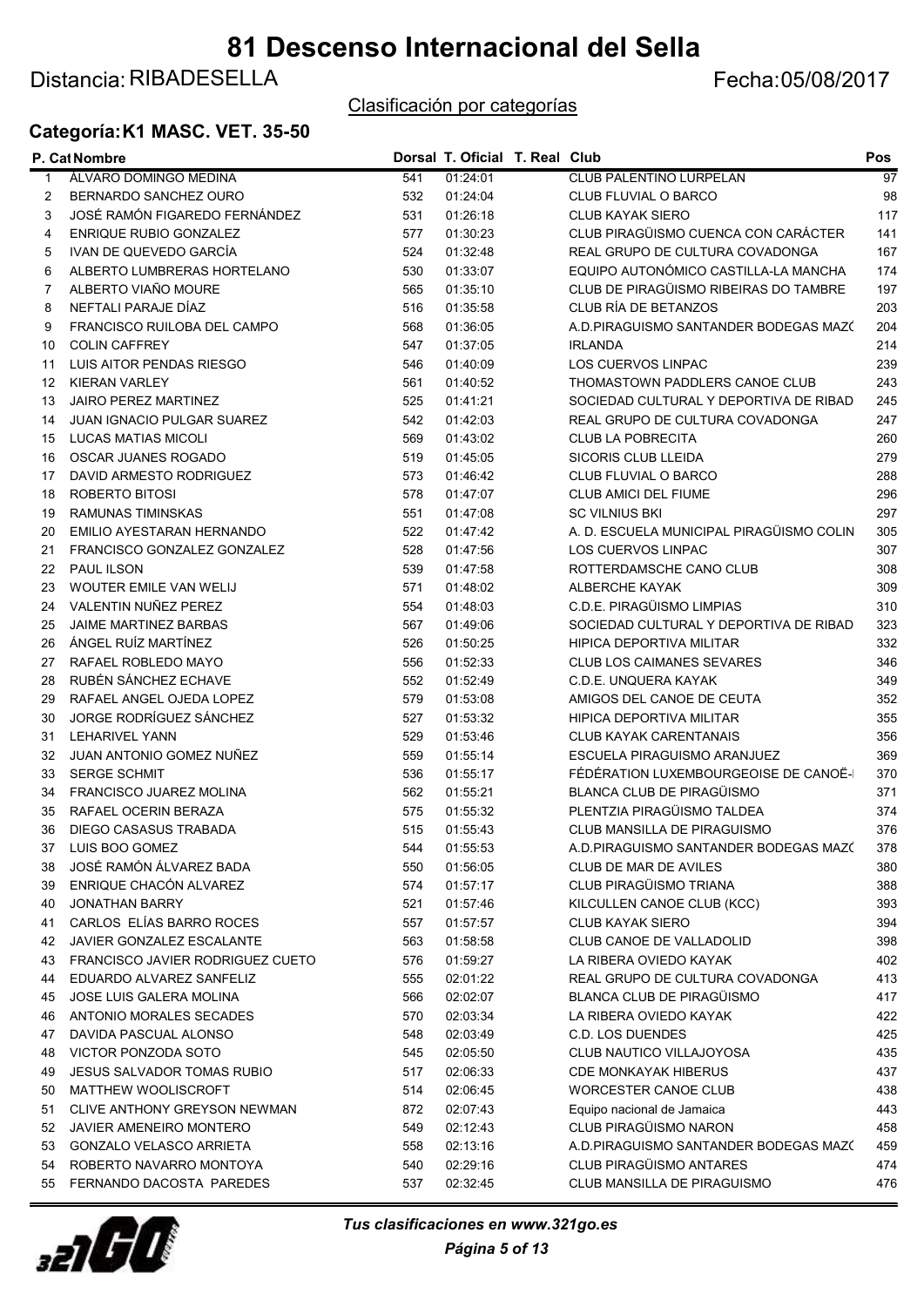Distancia: RIBADESELLA Fecha: 05/08/2017

#### Clasificación por categorías

#### Categoría:K2 MASC. JUNIOR

|    | <b>P. Cat Nombre</b>                        |     | Dorsal T. Oficial T. Real Club |                                        | Pos             |
|----|---------------------------------------------|-----|--------------------------------|----------------------------------------|-----------------|
|    | LUIS IGLESIAS DIAZ PABLO ROZA FONTICIELLA   | 299 | 01:17:48                       | SOCIEDAD CULTURAL Y DEPORTIVA DE RIBAD | $\overline{38}$ |
|    | HUGO CUETO CORO JUAN ROSETE DIAZ            | 285 | 01:18:11                       | LA RIBERA OVIEDO KAYAK                 | 42              |
| 3  | ELOY PALACIOS GOAS FAVILA GONZALEZ NARCIANI | 291 | 01:20:47                       | CLUB PIRAGUAS SIRIO-LOS CAUCES         | 64              |
| 4  | MIGUEL SANTIAGO MORÁN IVÁN RODRÍGUEZ ALONS  | 288 | 01:21:29                       | JAIRE AVENTURA LOS RAPIDOS DE ARRIONDA | 70              |
| 5  | SEBASTIÁN LÓPEZ MUGUERZA VICTOR ARCOS MAÑ   | 279 | 01:21:32                       | CLUB PIRAGÜISMO PAMPLONA               | 71              |
| 6  | MARTÍN OTAZU AHECHU MIKEL ARREGUI AIZPUN    | 287 | 01:30:54                       | CLUB PIRAGÜISMO PAMPLONA               | 152             |
|    | ALEJANDRO PREGO REGUERA JESÚS ACUÑA SEOA    | 292 | 01:33:28                       | CLUB PIRAGÜISMO VILABOA                | 179             |
| 8  | GUILLERMO LÁZARO MARTÍN IVÁN VINUESA ALMARA | 289 | 01:34:30                       | ALBERCHE KAYAK                         | 192             |
| 9  | PABLO COLOMO GARATE JAVIER PALACIOS SAIZ    | 294 | 01:34:55                       | CLUB PIRAGÜISMO PAMPLONA               | 196             |
| 10 | ALBERTO LORDA FERNANDEZ RODRIGO PILOÑETA    | 286 | 01:38:22                       | CLUB NATACIÓN LANGREO - PIRAGÜISMO     | 222             |
| 11 | ALBERTO BENTUE MARTINEZ MARIO CORTINA LAGL  | 295 | 01:48:23                       | CENTRO NATACIÓN HELIOS                 | 313             |
| 12 | IAN ALIAGA MONTAGUD ADRI CORTS FERRAGUD     | 296 | 02:01:30                       | A D SCOOTER CLUB DE ALGEMESÍ           | 414             |
| 13 | ANTONIO GONZÁLEZ CUESTA MIGUEL ÁNGEL BOJ N  | 297 | 02:05:09                       | LOS GORILAS DE CANDÁS                  | 434             |
| 14 | DAVID PITARCH FONT MANUEL SOLER BARRERA     | 282 | 02:07:13                       | CLUB PIRAGÜISMO CASTELLON              | 440             |
| 15 | CARLOS RUIZ GALDON RUBEN GUILLEM OLIVER     | 290 | 02:30:31                       | A.D.SCOOTER CLUB DE ALGEMESÍ           | 475             |
|    |                                             |     |                                |                                        |                 |

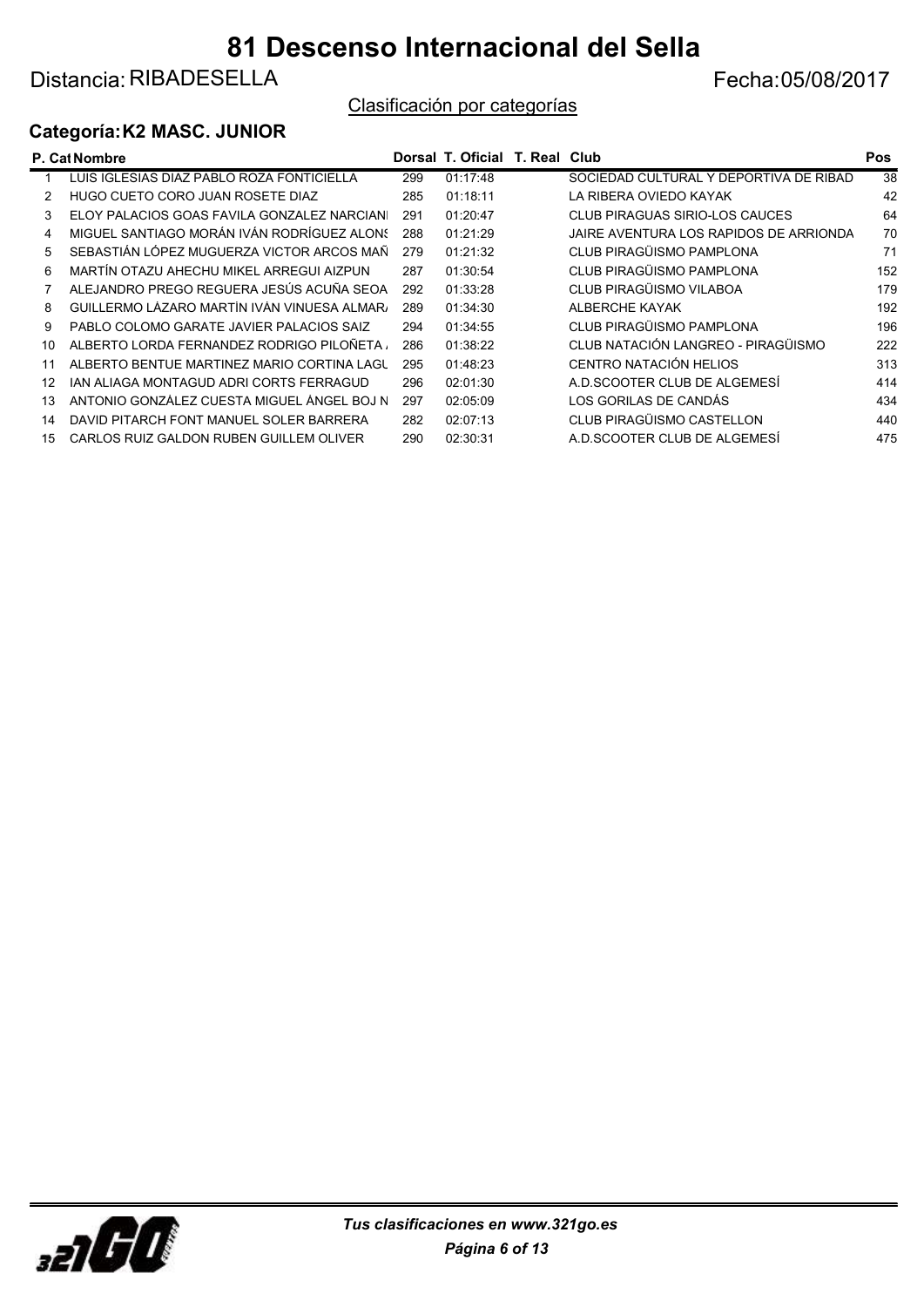### Distancia: RIBADESELLA Fecha: 05/08/2017

#### Clasificación por categorías

#### Categoría:K1 MASC. SENIOR

|    | P. Cat Nombre                        |     | Dorsal T. Oficial T. Real Club |                                           | Pos |
|----|--------------------------------------|-----|--------------------------------|-------------------------------------------|-----|
| 1  | ALBERTO PLAZA SAGREDO                | 102 | 01:13:53                       | CANGAS AVENTURA - LA LLONGAR              | 16  |
| 2  | <b>FRANCO IVAN BALBOA</b>            | 103 | 01:14:39                       | FEDERACION ARGENTINA DE CANOAS            | 19  |
| 3  | DAVID RODRIGUEZ DORADO               | 106 | 01:14:42                       | ESCUELA PIRAGUISMO ARANJUEZ               | 20  |
| 4  | FEDERICO VEGA SUAREZ                 | 104 | 01:14:47                       | SOCIEDAD CULTURAL Y DEPORTIVA DE RIBAD    | 21  |
| 5  | ANDRES CANGAS SOTO                   | 107 | 01:15:46                       | SOCIEDAD CULTURAL Y DEPORTIVA DE RIBAD    | 28  |
| 6  | MIGUEL FERNANDEZ CASTAÑON            | 105 | 01:15:57                       | LA RIBERA OVIEDO KAYAK                    | 29  |
| 7  | RUBÉN GONZÁLEZ PEREDA                | 124 | 01:17:21                       | JAIRE AVENTURA LOS RAPIDOS DE ARRIONDA    | 33  |
| 8  | PEDRO GUTIERREZ ALVAREZ              | 111 | 01:17:46                       | LA RIBERA OVIEDO KAYAK                    | 37  |
| 9  | OSCAR HERNANDEZ FLORENTI             | 127 | 01:18:09                       | SOCIEDAD CULTURAL Y DEPORTIVA DE RIBAD    | 41  |
| 10 | PEDRO ARAMBARRI GOMEZ                | 110 | 01:18:14                       | LA RIBERA OVIEDO KAYAK                    | 43  |
| 11 | JESÚS RODRÍGUEZ LEÓN                 | 109 | 01:18:29                       | EQUIPO AUTONÓMICO DE GALICIA              | 44  |
| 12 | FELIPE BESADA PORTO                  | 117 | 01:18:46                       | FEDERACIÓN NAVARRA DE PIRAGÜISMO          | 47  |
| 13 | SANTIAGO SCALESI                     | 113 | 01:19:08                       | Escuela Municipal Consecución del Uruguay | 49  |
| 14 | <b>ADRIAN MARTIN TORRES</b>          | 114 | 01:19:21                       | ESCUELA PIRAGUISMO ARANJUEZ               | 51  |
| 15 | PABLO SOLARES HEVIA                  | 108 | 01:19:33                       | CLUB PIRAGUAS VILLAVICIOSA EL GAITERO     | 54  |
| 16 | <b>TOM BRENNAN</b>                   | 164 | 01:20:19                       | <b>IRLANDA</b>                            | 60  |
| 17 | JOSÉ RAMÓN ESTÉVEZ LÓPEZ             | 116 | 01:21:00                       | EQUIPO AUTONÓMICO DE GALICIA              | 65  |
| 18 | <b>FRANCISCO CAPIN CERRA</b>         | 161 | 01:21:06                       | SOCIEDAD CULTURAL Y DEPORTIVA DE RIBAD    | 67  |
| 19 | <b>ISAAC SIXTO MENENDEZ PARRONDO</b> | 196 | 01:21:27                       | LOS CUERVOS LINPAC                        | 68  |
| 20 | <b>GUILLERMO GURIDI LOPEZ</b>        | 128 | 01:21:28                       | FEDERACIÓN CÁNTABRA DE PIRAGÜISMO         | 69  |
| 21 | DANIEL SÁNCHEZ VILORIA               | 118 | 01:21:54                       | FEDERACIÓN BALEAR DE PIRAGÜISMO           | 73  |
| 22 | MANUEL GARAYCOECHEA                  | 115 | 01:22:02                       | FEDERACION ARGENTINA DE CANOAS            | 74  |
| 23 | <b>JOSE MARIA PARIENTE NOGUERAS</b>  | 206 | 01:23:13                       | CLUB PIRAGUISMO HALCONES DE CORVERA       | 84  |
| 24 | MARIO SÁNCHEZ CANTELI                | 137 | 01:23:15                       | <b>CLUB KAYAK SIERO</b>                   | 87  |
| 25 | MARCOS LÓPEZ GARCIA                  | 173 | 01:24:00                       | MOSCON DE GRADO                           | 95  |
| 26 | ALBERTO SANCHEZ MENENDEZ             | 136 | 01:24:25                       | LOS CUERVOS LINPAC                        | 100 |
| 27 | ANDRES DEL TESO LUELMO               | 204 | 01:24:41                       | C. D. ACTIVIDADES DEPORTIVAS ZAMORA - IBE | 102 |
| 28 | <b>VICTOR PARDO SERRANO</b>          | 126 | 01:25:08                       | EQUIPO AUTONÓMICO CASTILLA-LA MANCHA      | 105 |
| 29 | JOSE RAMON MENENDEZ ALONSO           | 199 | 01:25:09                       | LOS CUERVOS LINPAC                        | 106 |
| 30 | <b>TADHG DE BARRA</b>                | 147 | 01:25:33                       | THOMASTOWN PADDLERS CANOE CLUB            | 111 |
| 31 | <b>IVAN DOMINGUEZ BASDEDIOS</b>      | 182 | 01:26:07                       | CLUB PIRAGÜISMO C. P. PORTONOVO           | 115 |
| 32 | JOSE RAMON RIVERA VEGA               | 197 | 01:26:31                       | <b>CLUB PIRAGUAS SIRIO-LOS CAUCES</b>     | 118 |
| 33 | <b>IVAN ESTRADA</b>                  | 205 | 01:26:35                       | MOSCON DE GRADO                           | 119 |
| 34 | PABLO MUÑIZ CANTORA                  | 158 | 01:27:49                       | PIRAGUISMO MALIAYO                        | 122 |
| 35 | ALEJANDRO RIBERA GARCIA              | 661 | 01:27:55                       | Club Piraguismo Badajoz                   | 123 |
| 36 | RENARD JONATHAN                      | 192 | 01:28:06                       | <b>H2O</b>                                | 124 |
|    | 37 MIGUEL PEDRAYES CUESTA            |     | 149 01:28:10                   | CLUB PIRAGUAS VILLAVICIOSA EL GAITERO     | 125 |
| 38 | JOSEF LIŠKA                          | 121 | 01:28:18                       | <b>CZECH REPUBLIC</b>                     | 127 |
| 39 | SANTIAGO CRUZ GARCÍA                 | 175 | 01:28:46                       | <b>CLUB NAUTICO FIRRETE</b>               | 129 |
| 40 | JOSEPH IGLESIAS MACÍAS               | 163 | 01:28:49                       | <b>BARRIKA PIRAGUA TALDEA</b>             | 130 |
| 41 | CARLOS MIGUEL LARREA SEGURA JAUREGI  | 150 | 01:30:01                       | <b>CLUB PIRAGÜISMO ANTARES</b>            | 136 |
| 42 | TOMÁŠ PAVLÍK                         | 119 | 01:30:03                       | <b>CZECH REPUBLIC</b>                     | 137 |
| 43 | JOSÉ ANTONIO GIRÓN GONZÁLEZ          | 162 | 01:30:03                       | FEDERACIÓN ANDALUZA DE PIRAGÜISMO         | 138 |
| 44 | ADRIÁN PANTIGA MOLLEDA               | 198 | 01:30:07                       | <b>CLUB KAYAK SIERO</b>                   | 139 |
| 45 | <b>PAUL RUSSELL</b>                  | 189 | 01:30:31                       | <b>IRISH CANOE UNION</b>                  | 144 |
| 46 | ERIK AROCENA ARNAEZ                  | 139 | 01:30:35                       | S.D. SANTIAGOTARRAK                       | 147 |
| 47 | MANUEL HERRERÍA LAMPERT              | 193 | 01:30:39                       | JAIRE AVENTURA LOS RAPIDOS DE ARRIONDA    | 149 |
| 48 | GUILLERMO CAÑEDO RODRÍGUEZ           | 141 | 01:30:50                       | <b>CLUB KAYAK SIERO</b>                   | 150 |
|    | ALBERTO MARTÍNEZ IRUJO               |     |                                |                                           |     |
| 49 | ROBERTO SANCHEZ VILORIA              | 184 | 01:30:56                       | <b>CLUB NATACION PAMPLONA</b>             | 153 |
| 50 |                                      | 174 | 01:31:31                       | LA RIBERA OVIEDO KAYAK                    | 158 |
| 51 | <b>IGOR NIETO</b>                    | 120 | 01:31:46                       | FEDERACION AUTONOMA PAIS VASCO            | 160 |
| 52 | JORGE RODRIGUEZ RODRIGUEZ            | 200 | 01:33:36                       | ESCUELA PIRAGUISMO ARANJUEZ               | 180 |
| 53 | CARLOS MORENO BAIXAULI               | 202 | 01:34:00                       | A.D.SCOOTER CLUB DE ALGEMESI              | 183 |
| 54 | <b>WILLIAM RUTHERFORD</b>            | 122 | 01:34:10                       | BRITISH CANOEING / NOTTINGHAM KAYAK CLL   | 185 |
| 55 | <b>OMAR PRIETO ALVAREZ</b>           | 181 | 01:34:13                       | LA RIBERA OVIEDO KAYAK                    | 186 |

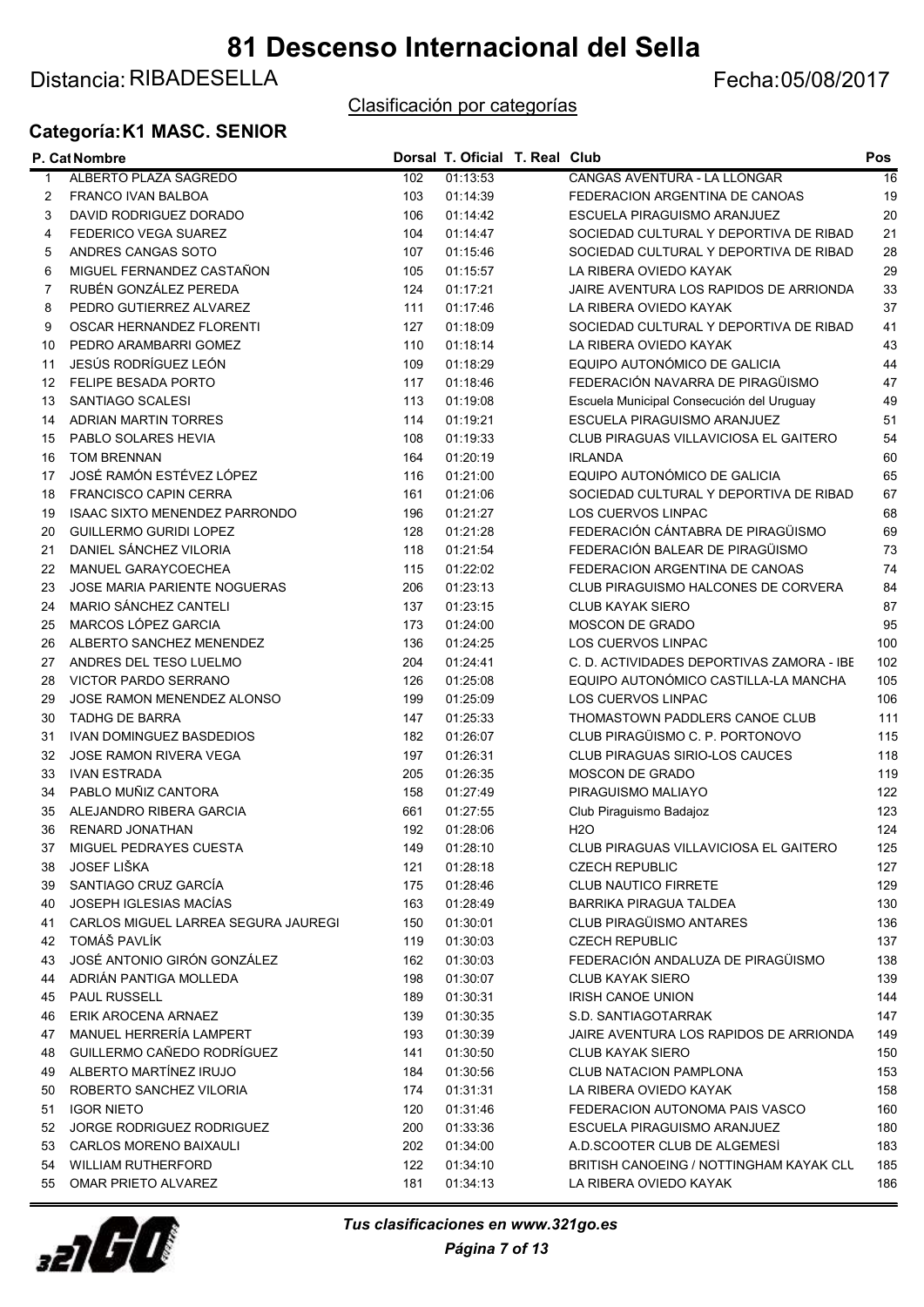### Distancia: RIBADESELLA Fecha: 05/08/2017

#### Clasificación por categorías

#### Categoría:K1 MASC. SENIOR

|    | P. Cat Nombre                               |     | Dorsal T. Oficial T. Real Club |                                        | <b>Pos</b> |
|----|---------------------------------------------|-----|--------------------------------|----------------------------------------|------------|
| 56 | <b>SERGI REVERTER CLARA</b>                 | 145 | 01:34:48                       | <b>CLUB NATACIÓ BANYOLES</b>           | 194        |
| 57 | ALFONSO AYCART LAZO                         | 156 | 01:35:28                       | REAL CLUB CÍRCULO LABRADORES           | 198        |
| 58 | RODRIGO CUBELOS SANCHEZ                     | 170 | 01:36:13                       | EQUIPO AUTONÓMICO CASTILLA-LA MANCHA   | 206        |
| 59 | <b>ERAN LEB</b>                             | 135 | 01:36:30                       | ISR JORDAN VALLEY KAYAK CLUB           | 208        |
| 60 | FERNANDO SANCHEZ FERNANDEZ-FREIRE           | 132 | 01:37:38                       | <b>IUXTANAM</b>                        | 217        |
| 61 | DAVID MIGOYA GARCIA                         | 133 | 01:38:02                       | SOCIEDAD CULTURAL Y DEPORTIVA DE RIBAD | 220        |
| 62 | VICTOR ALEJANDRO SEGURA IZQUIERDA           | 177 | 01:38:55                       | <b>CLUB PIRAGÜISMO ANTARES</b>         | 225        |
| 63 | <b>AGUSTIN DARIO VIDAL</b>                  | 123 | 01:39:21                       | <b>CLUB DE REGATAS LA MARINA</b>       | 227        |
| 64 | PABLO BAEZA HERNANZ                         | 146 | 01:39:48                       | CLUB PIRAGÜISMO LAS GRAJAS             | 235        |
| 65 | FERNANDO JAVIER MILLA                       | 153 | 01:40:09                       | F.A. NEUQUEN                           | 238        |
| 66 | <b>BILYY DMYTRJ</b>                         | 134 | 01:40:22                       | <b>FEDERACION UCRANIANA</b>            | 241        |
| 67 | PABLO MEDRANO PEREZ                         | 140 | 01:42:21                       | CENTRO NATACIÓN HELIOS                 | 251        |
| 68 | <b>DAVID MACCORMACK</b>                     | 185 | 01:43:43                       | THOMASTOWN PADDLERS CANOE CLUB         | 268        |
| 69 | AITOR ALGORTA BIOSCA                        | 138 | 01:44:57                       | REAL CLUB NÁUTICO DE CASTELLÓN         | 276        |
| 70 | RICARDO ARIEL ROMASANTA PRADO               | 176 | 01:45:04                       | <b>CLUB DE REGATAS LA MARINA</b>       | 278        |
| 71 | <b>JUAN JOSE IGLESIAS MARTIN IGLESIAS</b>   | 194 | 01:45:11                       | CLUB CANOE DE VALLADOLID               | 281        |
| 72 | LUIS BARBA SÁNCHEZ                          | 160 | 01:47:15                       | <b>ALBERCHE KAYAK</b>                  | 299        |
| 73 | ALFONSO IGLESIAS SÁNCHEZ                    | 187 | 01:47:36                       | SOCIEDAD DEPORTIVA GAUZÓN-CABO PEÑES   | 302        |
| 74 | <b>BRYAN ACOSTA MORALES</b>                 | 143 | 01:48:31                       | PIRAGÜISME CASTELLDEFELS               | 314        |
| 75 | <b>JOSE RAMON TIRADO DOTOR</b>              | 203 | 01:52:17                       | <b>IUXTANAM</b>                        | 342        |
| 76 | <b>ISMAEL GARCÍA OTERO</b>                  | 144 | 01:52:18                       | CLUB PIRAGÜISMO C. P. PORTONOVO        | 343        |
| 77 | NICOLÁS MARTÍNEZ MOLINA                     | 195 | 01:52:55                       | <b>BLANCA CLUB DE PIRAGÜISMO</b>       | 351        |
| 78 | <b>DEAN TERRY</b>                           | 130 | 01:53:52                       | NORWICH CANOE CLUB                     | 357        |
| 79 | <b>LAURENCE O'BRIEN</b>                     | 191 | 01:54:17                       | KILCULLEN CANOE CLUB (KCC)             | 360        |
| 80 | FERNANDO DOÑATE IRIBERRI                    | 151 | 01:54:47                       | REAL CLUB NÁUTICO DE CASTELLÓN         | 365        |
| 81 | <b>GUILLERMO DANIEL FERNANDEZ FERNANDEZ</b> | 165 | 01:54:48                       | CLUB FLUVIAL O BARCO                   | 366        |
| 82 | PEDRO GARCIA JUNQUERA                       | 190 | 01:54:58                       | CLUB NATACIÓN LANGREO - PIRAGÜISMO     | 368        |
| 83 | <b>GABRIEL TUSET FERNANDEZ</b>              | 168 | 01:55:28                       | CLUB PIRAGÜISMO CIUDAD DE LUGO         | 373        |
| 84 | <b>HERNAN FERNANDEZ BLANCO</b>              | 167 | 01:59:08                       | ESCUELA DE PIRAGÜISMO CIUDAD DE PONTEN | 399        |
| 85 | <b>JORGE RUIZ SUAREZ</b>                    | 152 | 02:08:14                       | LA RIBERA OVIEDO KAYAK                 | 445        |
| 86 | LUIS MUÑOZ HERRERO                          | 207 | 02:10:06                       | CLUB CANOE DE VALLADOLID               | 450        |
| 87 | RICARDO DANIEL ESTEVEZ LOPEZ                | 142 | 02:14:16                       | CLUB PIRAGÜISMO CIUDAD DE LUGO         | 461        |
| 88 | ALEXANDER FLOCKHART                         | 208 | 02:28:12                       | RICHMOND CANOE CLUB                    | 473        |

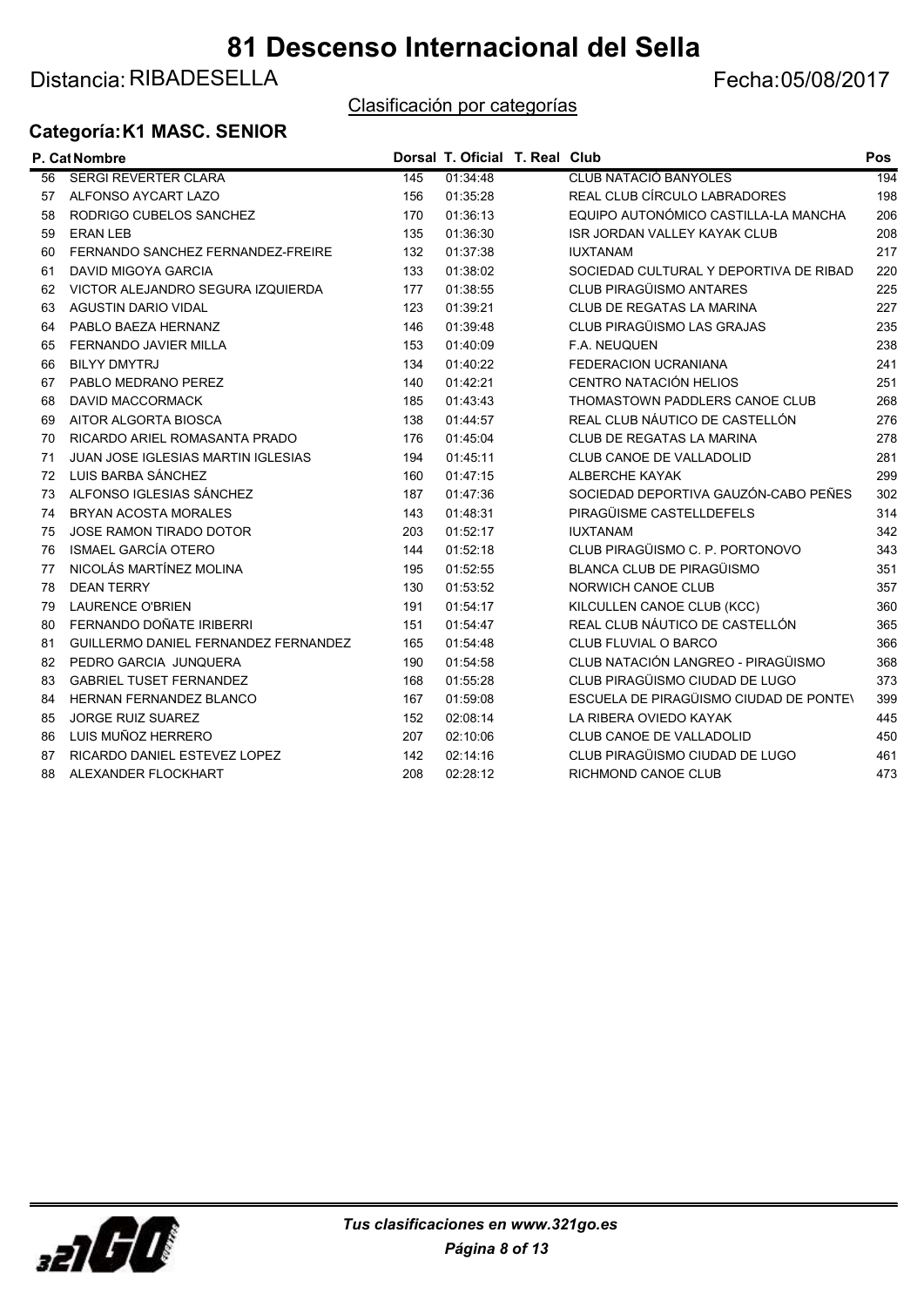### Distancia: RIBADESELLA Fecha: 05/08/2017

#### Categoría:K1 MASC. SUB -23

#### Clasificación por categorías

|                | P. Cat Nombre                       |     | Dorsal T. Oficial T. Real Club |                                        | Pos |
|----------------|-------------------------------------|-----|--------------------------------|----------------------------------------|-----|
| -1             | <b>HENRIQUE MORGADO CERQUEIRA</b>   | 256 | 01:22:15                       | <b>ALHANDRA SPORTING CLUB</b>          | 76  |
| 2              | <b>JON MORENO BENITO</b>            | 244 | 01:22:57                       | S.D. SANTIAGOTARRAK                    | 82  |
| 3              | PELAYO PALICIO RODRIGUEZ            | 254 | 01:25:15                       | LA RIBERA OVIEDO KAYAK                 | 107 |
| 4              | SEBASTIAN JOCANO                    | 278 | 01:25:44                       | <b>CLUB LA POBRECITA</b>               | 114 |
| 5              | <b>IVÁN RIBERA IBERT</b>            | 274 | 01:29:10                       | CLUB PIRAGÜISME CULLERA                | 131 |
| 6              | ENRIQUE JOSE RODRIGUEZ MARTIN       | 272 | 01:29:11                       | LA RIBERA OVIEDO KAYAK                 | 132 |
| $\overline{7}$ | SAMUEL GARCÍA GARCÍA                | 277 | 01:30:29                       | LOS GORILAS DE CANDÁS                  | 142 |
| 8              | SAMUEL ASENJO PASTOR                | 258 | 01:30:31                       | <b>CLUB PALENTINO LURPELAN</b>         | 145 |
| 9              | ENRIQUE ADAN HERNANDEZ              | 259 | 01:30:32                       | ESCUELA PIRAGUISMO ARANJUEZ            | 146 |
| 10             | <b>EAMON FORRISTAL</b>              | 235 | 01:32:52                       | THOMASTOWN PADDLERS CANOE CLUB         | 169 |
| 11             | <b>IVAN COVIAN GOMEZ</b>            | 249 | 01:33:05                       | <b>CLUB PIRAGUISMO EL SELLA</b>        | 173 |
| 12             | IÑIGO DIEZ ZABALA                   | 240 | 01:33:10                       | S.D. SANTIAGOTARRAK                    | 175 |
| 13             | <b>BRIAN O'NEIL</b>                 | 253 | 01:33:25                       | <b>IRLANDA</b>                         | 178 |
| 14             | DAVID BERNABÉ MELO                  | 264 | 01:34:28                       | <b>CLUB DEPORTIVO CISNE</b>            | 191 |
| 15             | JORGE CORTEGUERA VEGA               | 262 | 01:36:41                       | SOCIEDAD CULTURAL Y DEPORTIVA DE RIBAD | 212 |
| 16             | <b>RAIMON GASTALDO ARIZA</b>        | 266 | 01:38:55                       | <b>CLUB NATACIÓ BANYOLES</b>           | 226 |
| 17             | <b>JORDI PERIS ANTEQUERA</b>        | 257 | 01:40:30                       | CLUB PIRAGÜISME SILLA                  | 242 |
| 18             | MARCOS DOMÍNGUEZ JUÁREZ             | 261 | 01:40:57                       | <b>CLUB PALENTINO LURPELAN</b>         | 244 |
| 19             | <b>JOSE LUIS SAORIN MARIN</b>       | 241 | 01:42:00                       | <b>THADER KAYAK CIEZA</b>              | 246 |
| 20             | <b>SERGIO MEDINA MERINO</b>         | 251 | 01:42:16                       | <b>CLUB PALENTINO LURPELAN</b>         | 250 |
| 21             | FRANCISCO JAVIER RODRÍGUEZ GONZÁLEZ | 255 | 01:43:07                       | CLUB DEPORTIVO PIRAGÜISMO TORDESILLAS  | 261 |
| 22             | ANDER OCHOA LOPEZ                   | 234 | 01:43:22                       | <b>CLUB PIRAGÜISMO ANTARES</b>         | 264 |
| 23             | <b>MANUEL PERDIZ RODA</b>           | 268 | 01:44:20                       | NEPTUNO DE TONI                        | 274 |
| 24             | PABLO FEIJOO VILANOVA               | 246 | 01:45:16                       | PIRAGÜISMO FLUVIAL ALLARIZ             | 282 |
| 25             | JON ANDER VILLASANTE MARTÍNEZ       | 270 | 01:45:34                       | KAYAK CLUB CASTRO URDIALES             | 285 |
| 26             | <b>CARLOS ALONSO HERNANDEZ</b>      | 242 | 01:45:43                       | ESCUELA PIRAGUISMO ARANJUEZ            | 286 |
| 27             | ALEJANDRO DAVID VARELA DOPICO       | 267 | 01:48:51                       | <b>CLUB PIRAGÜISMO NARON</b>           | 318 |
| 28             | CHI HIN CHAN                        | 238 | 01:49:43                       | <b>NTU</b>                             | 327 |
| 29             | <b>HEITOR SARDINA FERNANDEZ</b>     | 265 | 01:50:45                       | CLUB PIRAGÜISMO NARON                  | 335 |
| 30             | JAMES TOMAS MACARTHUR COOK          | 239 | 01:51:14                       | CLUB NAUTICO EL QUILLÁ                 | 338 |
| 31             | RAÚL DE LA PEÑA VALTUEÑA            | 260 | 01:54:25                       | ALBERCHE KAYAK                         | 362 |
| 32             | <b>IVAN CALZON VEGA</b>             | 263 | 01:55:27                       | JAIRE AVENTURA LOS RAPIDOS DE ARRIONDA | 372 |
| 33             | JESUS GIL GONZÁLEZ                  | 252 | 01:57:28                       | CLUB DEPORTIVO PIRAGÜISMO TORDESILLAS  | 390 |
| 34             | SERGIO MORCILLO LOPEZ               | 752 | 01:58:41                       | Club Piraguismo Badajoz                | 396 |
| 35             | MIGUEL ANGEL ABAD MARTÍNEZ          | 275 | 02:12:07                       | <b>DEPORNAUTIC</b>                     | 455 |

#### Categoría:K2 FEM. VET. 35-50

| <b>P. Cat Nombre</b>                       |     | Dorsal T. Oficial T. Real Club |                        | Pos |
|--------------------------------------------|-----|--------------------------------|------------------------|-----|
| GLORIA MORA SANCHEZ ELISENDA LOPEZ RAMÓN   | 582 | 02:05:08                       | CDE MONKAYAK HIBERUS   | 433 |
| MARIA JOSE DOMINGUEZ PEREZ MARIA TERESA MA | 581 | 02:07:47                       | ALBERCHE KAYAK         | 444 |
| PATRICIA LOPEZ JILL MARQUET                | 583 | 02:39:57                       | CLUB KAYAK CARENTANAIS | 479 |
|                                            |     |                                |                        |     |

#### Categoría:K1 FEM. SUB -23

|    | P. Cat Nombre                  |     | Dorsal T. Oficial T. Real Club |                                        | Pos |
|----|--------------------------------|-----|--------------------------------|----------------------------------------|-----|
|    | NORA REY RODRÍGUEZ             | 389 | 01:36:38                       | CLUB PIRAGUAS VILLAVICIOSA EL GAITERO  | 211 |
|    | <b>CELIA REMIS CUEVA</b>       | 381 | 01:43:47                       | REAL GRUPO DE CULTURA COVADONGA        | 269 |
| 3  | LAURA CABANAS FERNANDEZ        | 377 | 01:47:03                       | LOS CUERVOS LINPAC                     | 293 |
| 4  | MARÍA ALONSO RODRÍGUEZ         | 382 | 01:47:07                       | CLUB PIRAGUISMO OLIVICO                | 295 |
| 5. | LUCIA ESCUDERO MARTINEZ        | 379 | 01:48:50                       | SOCIEDAD CULTURAL Y DEPORTIVA DE RIBAD | 317 |
| 6  | LAURA PEREZ PORTO              | 383 | 01:49:14                       | EQUIPO AUTONÓMICO DE GALICIA           | 324 |
|    | <b>IDOIA DURANA CASTRO</b>     | 386 | 02:09:08                       | CLUB VALLEHERMOSO-RETIRO               | 447 |
| 8  | LUCIA HERNANDEZ VELLISCA       | 387 | 02:14:39                       | PIRAGÜISME CASTELLDEFELS               | 462 |
| 9  | <b>ESTHER CAMPANALES FUSTE</b> | 388 | 02:14:40                       | PIRAGÜISME CASTELLDEFELS               | 463 |
| 10 | KORIAHINA HANNA                | 378 | 02:16:03                       | FEDERACION UCRANIANA                   | 465 |

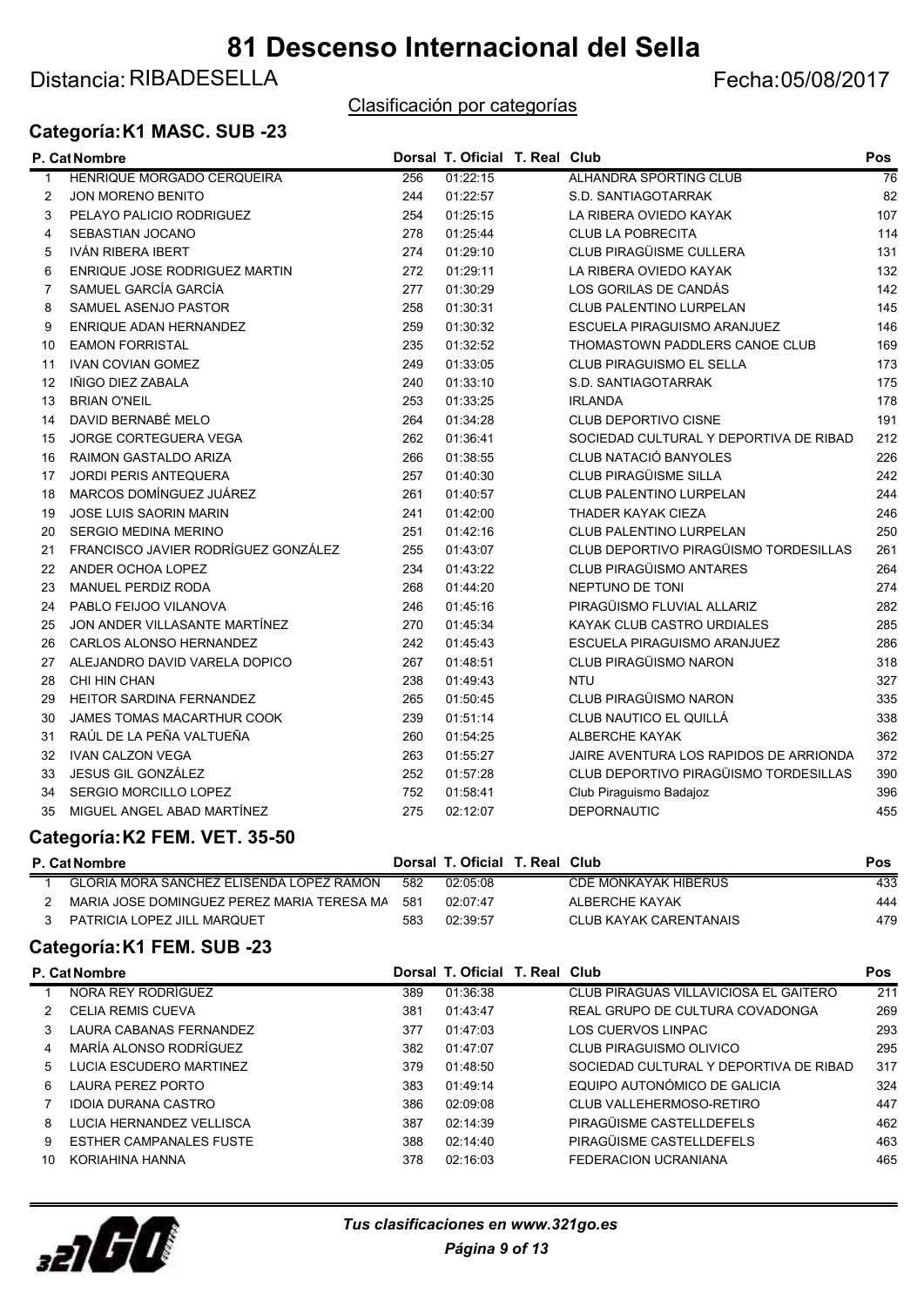### Distancia: RIBADESELLA Fecha: 05/08/2017

#### Clasificación por categorías

#### Categoría:K2 MASC. SUB -23

|    | P. Cat Nombre                                 |     | Dorsal T. Oficial T. Real Club |                                         | <b>Pos</b> |
|----|-----------------------------------------------|-----|--------------------------------|-----------------------------------------|------------|
|    | DANIEL LÓPEZ DÍEZ PEDRO ZAPATERO ROJO         | 225 | 01:15:29                       | <b>CLUB PALENTINO LURPELAN</b>          | 25         |
|    | <b>MAGNUS GREGORY LUKE HARDING</b>            | 212 | 01:20:12                       | BRITISH CANOEING / LONGRIDGE CANOE CLUI | 59         |
| 3  | FEDERICO MARANO MAURICIO ADRIAN ACUÑA         | 219 | 01:22:49                       | ASOCIACIÓN KAYAKISTAS SIN FRONTERA      | 79         |
|    | JULIO ALONSO RAMOS SERGIO DUQUE SANZ          | 222 | 01:23:13                       | CLUB CANOE DE VALLADOLID                | 85         |
| 5  | TIM ESCOTT DAN PALMER                         | 214 | 01:23:21                       | BRITISH CANOEING/ BRADFORD ON AVON      | 89         |
| 6  | YANN LE VAILLANT BERTRET VICTOR               | 227 | 01:23:41                       | TEAM 56 BRETAGNE                        | 90         |
|    | <b>IOSU GIL ARANBURU ARITZ MARTIARTU ORTA</b> | 220 | 01:25:32                       | <b>CLUB NATACION PAMPLONA</b>           | 110        |
| 8  | ALEJANDRO CUADROS OTERO CARLOS ALVAREZ V      | 221 | 01:26:41                       | EQUIPO AUTONÓMICO DE GALICIA            | 120        |
| 9  | NICK VERDUYCKT JORIS GEERS                    | 216 | 01:32:10                       | BELGIAN NATIONAL KAYAK TEAM (BELGIUM)   | 164        |
| 10 | TOMAS MARTINEZ PEREZ SERGIO PEREZ GONZALE.    | 213 | 01:39:27                       | <b>LOS CUERVOS LINPAC</b>               | 230        |
| 11 | WILLIAM ROOKS ALAN ROOKS                      | 226 | 01:43:20                       | SUTTON BINGHAM & DISTRICT CANOE CLUB    | 263        |
| 12 | SAMUEL AZORIN BOLEA IVAN TOMAS MORA           | 229 | 01:47:17                       | <b>CDE MONKAYAK HIBERUS</b>             | 300        |
| 13 | RAUL TEJEDA BARQUERO                          | 745 | 01:48:59                       | Club Piraguismo Badajoz                 | 320        |
| 14 | HENRIQUE OLIVEIRA ALONSO GONZALEZ             | 223 | 01:49:49                       | <b>CLUBE FLUVIAL VILACONDENSE</b>       | 328        |
| 15 | ALEJANDRO LOPEZ BARAMBIO PABLO DE MIGUEL H    | 217 | 01:52:41                       | CLUB PIRAGÜISMO CUENCA CON CARÁCTER     | 348        |
| 16 | JOAN SERRA COMALAT MARC SERRA CARGOL          | 215 | 01:54:57                       | <b>CLUB NATACIÓ BANYOLES</b>            | 367        |
| 17 | ALVARO GARCIA JUAREZ PABLO LOPEZ LOPEZ        | 228 | 02:00:04                       | <b>CLUB DEPORTIVO CISNE</b>             | 404        |
| 18 | EDUARDO ARCONES DEL ALAMO PIOTR NIEMOTKO      | 211 | 02:04:55                       | CLUB VALLEHERMOSO-RETIRO                | 430        |
|    |                                               |     |                                |                                         |            |

#### Categoría:K2 FEM. JUNIOR

|    | P. Cat Nombre                                  |     | Dorsal T. Oficial T. Real Club |                                                | <b>Pos</b> |
|----|------------------------------------------------|-----|--------------------------------|------------------------------------------------|------------|
|    | ARANTZA TOLEDO ESPINILLA MARIA LOPEZ PINOS     | 442 | 01.31.18                       | CLUB PIRAGÜISMO CUENCA CON CARÁCTER            | 155        |
|    | RAQUEL SANTOS FERNÁNDEZ MARINA GARCÍA MUÑ      | 439 | 01.53.11                       | LOS GORILAS DE CANDÁS                          | 353        |
|    | ANDREA GARCÍA SOTELO ANE RODRÍGUEZ TORRES      | 441 | 01.55.38                       | BARRIKA PIRAGUA TALDEA                         | 375        |
|    | FLO DUFFIERLD MOLLY EDE                        | 433 | 02:02:02                       | NORWICH CANOE CLUB                             | 416        |
|    | LAURA LARRINAGA PALACIO ANA ZABALLA DAZA<br>5. | 435 | 02:05:59                       | REAL GRUPO DE CULTURA COVADONGA                | 436        |
| 6. | KASIA CHMIEL ABBIE DURRANT                     | 437 | 02.07.26                       | <b>BRITISH CANOEING / NOTTINGHAM KAYAK CLL</b> | 442        |

#### Categoría:C1 MASC. SENIOR

|    | <b>P. Cat Nombre</b>               |     | Dorsal T. Oficial T. Real Club |                                           | Pos |
|----|------------------------------------|-----|--------------------------------|-------------------------------------------|-----|
|    | DIEGO SUAREZ DIAZ                  | 411 | 01:39:48                       | SOCIEDAD CULTURAL Y DEPORTIVA DE RIBAD    | 236 |
|    | <b>JAVIER BERNAL IGLESIAS</b>      | 403 | 01:40:15                       | C. D. ACTIVIDADES DEPORTIVAS ZAMORA - IBE | 240 |
|    | PEDRO AREAL ABREU                  | 404 | 01:47:42                       | CLUB PIRAGÜISMO PAMPLONA                  | 304 |
| 4  | RUBEN DA SILVA FREIRIA             | 407 | 01:54:19                       | EQUIPO AUTONÓMICO DE GALICIA              | 361 |
| 5. | CARLOS LARA CABALLOS               | 401 | 02:00:32                       | NAUTICO SEVILLA                           | 407 |
| 6  | JULIO CESAR SANTOS GARCÍA          | 406 | 02:04:54                       | <b>CLUB FUENTES CARRIONAS</b>             | 429 |
|    | PABLO GARCIA DE SOLA LLAMAS        | 408 | 02:12:20                       | NAUTICO SEVILLA                           | 457 |
| 8  | FRANCISCO JAVIER AQUILINO GONZALEZ | 405 | 02:13:38                       | NAUTICO SEVILLA                           | 460 |
| 9  | CARLOS TURPÍN SANCHEZ              | 410 | 02:23:39                       | BLANCA CLUB DE PIRAGÜISMO                 | 472 |
|    |                                    |     |                                |                                           |     |

#### Categoría:K2 FEM. SENIOR

|             | <b>P. Cat Nombre</b>                        |     | Dorsal T. Oficial T. Real Club |                                        | <b>Pos</b> |
|-------------|---------------------------------------------|-----|--------------------------------|----------------------------------------|------------|
|             | AMAIA OSABA OLABERRI TANIA ALVAREZ YATES    | 352 | 01:18:50                       | REAL FEDERACIÓN ESPAÑOLA DE PIRAGÜISM  | 48         |
| 2           | EVA BARRIOS MARCOS AURORA FIGUERAS PALOME   | 344 | 01:24:53                       | REAL FEDERACIÓN ESPAÑOLA DE PIRAGÜISM  | 104        |
| 3           | PATRICIA COCO ROHDE CRISTINA FRANCO ESCUDE  | 351 | 01:29:32                       | <b>CLUB DEPORTIVO CISNE</b>            | 135        |
| 4           | IRATI OSA IRURETA HELENE CARMONA OSA        | 346 | 01:32:47                       | FEDERACION AUTONOMA PAIS VASCO         | 166        |
| $5^{\circ}$ | ELIZABETH SHOULDICE AISLING SMITH           | 354 | 01:32:53                       | <b>SALMON LEAP</b>                     | 170        |
| 6           | MARIANA GARCÍA MENÉNDEZ RAQUEL BOTA FARRE   | 343 | 01:43:23                       | SOCIEDAD DEPORTIVA GAUZÓN-CABO PEÑES   | 265        |
|             | MERCEDES COBOS TELLEZ CONCEPCION VIZCAINO   | 350 | 01:48:22                       | ESCUELA PIRAGUISMO ARANJUEZ            | 312        |
| 8           | BEATRIZ BURCIO CRESPO OCEANE HARMONY BRIN   | 353 | 01:55:48                       | CLUB PIRAGÜISMO TALAVERA TALAK         | 377        |
| 9           | STACEY TERRY EMILY HEWITT                   | 345 | 02:02:46                       | BRITISH CANOEING/ BRADFORD ON AVON     | 420        |
| 10          | CERIDWEN RHYLL SALISBURY ANNA MARIA FISCHEI | 341 | 02:03:43                       | BRITISH CANOEING/ CAMBRDIGE CANOE CLUB | 423        |
| 11          | HELENA MANJON JIMENEZ MARTA RAMOS VALCARC   | 347 | 02:03:47                       | C.D. LOS DUENDES                       | 424        |
| 12.         | SARA DÍAZ NAVARRO ELENA BAEZA HERNANZ       | 348 | 02:09:35                       | CLUB PIRAGÜISMO TALAVERA TALAK         | 448        |
|             |                                             |     |                                |                                        |            |

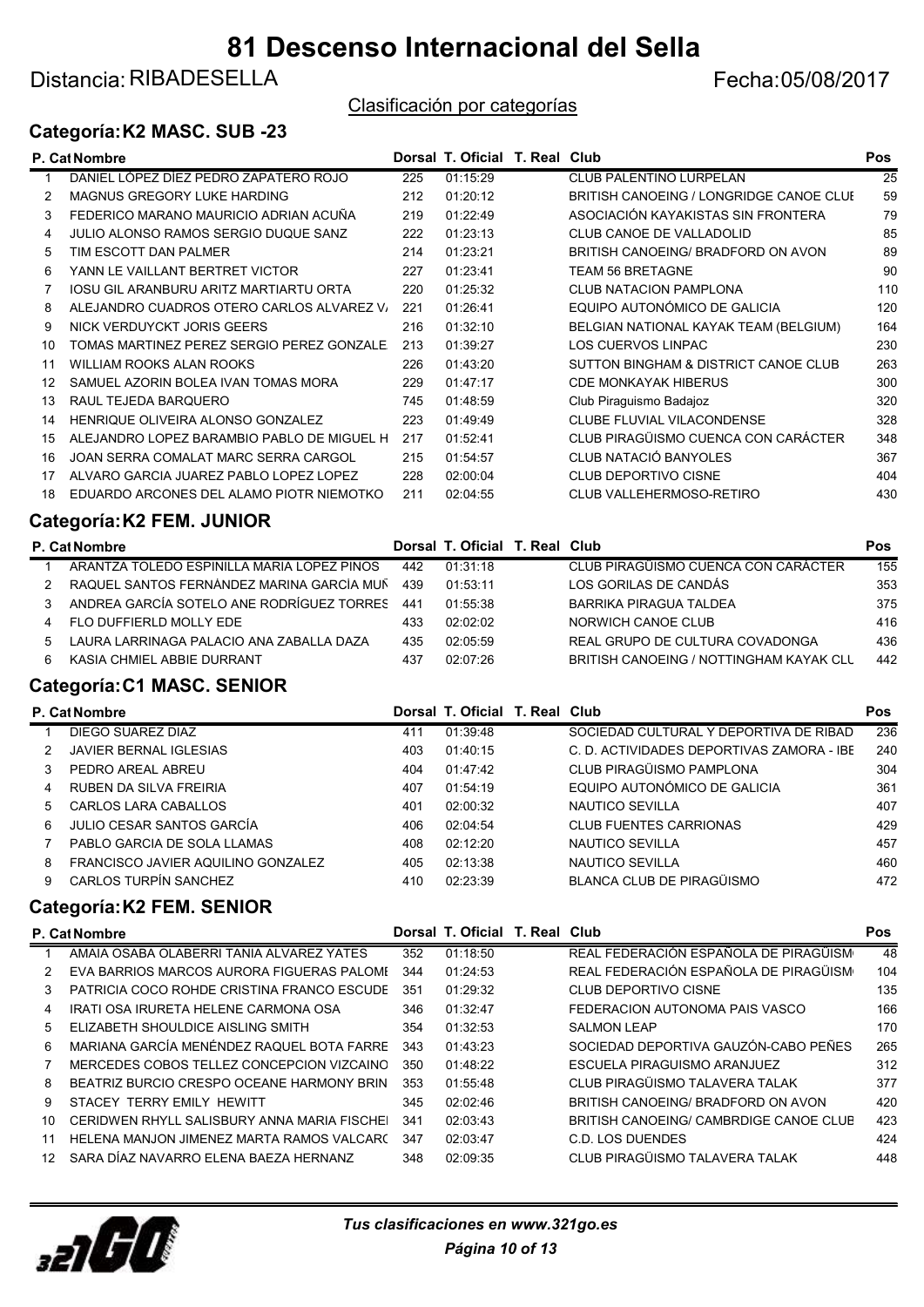### Distancia: RIBADESELLA Fecha: 05/08/2017

#### Clasificación por categorías

#### Categoría:K1 MASC. JUNIOR

|              | P. Cat Nombre                   |     | Dorsal T. Oficial T. Real Club |                                            | Pos             |
|--------------|---------------------------------|-----|--------------------------------|--------------------------------------------|-----------------|
| $\mathbf{1}$ | <b>JAVIER SANCHEZ GARCIA</b>    | 307 | 01:19:52                       | CANGAS AVENTURA - LA LLONGAR               | $\overline{56}$ |
| 2            | <b>RONAN FOLEY</b>              | 313 | 01:22:40                       | KILCULLEN CANOE CLUB (KCC)                 | 78              |
| 3            | <b>MATEO GARCIA FERNANDEZ</b>   | 332 | 01:24:01                       | CLUB PIRAGUISMO HALCONES DE CORVERA        | 96              |
| 4            | LUCAS SUAREZ CABAL              | 315 | 01:30:13                       | <b>LOS CUERVOS LINPAC</b>                  | 140             |
| 5            | <b>BRUNO MESA MARTINEZ</b>      | 324 | 01:31:23                       | <b>CLUB PIRAGUISMO HALCONES DE CORVERA</b> | 156             |
| 6            | ALBERTO DE LA VEGA VIÑA         | 308 | 01:32:06                       | SOCIEDAD DEPORTIVA GAUZÓN-CABO PEÑES       | 163             |
| 7            | SALVADOR PÉREZ DURANTEZ         | 317 | 01:32:35                       | <b>CLUB PALENTINO LURPELAN</b>             | 165             |
| 8            | PABLO GONZÁLEZ PININ            | 331 | 01:32:50                       | REAL GRUPO DE CULTURA COVADONGA            | 168             |
| 9            | TELMO FERNANDEZ COMPADRE        | 318 | 01:36:12                       | S.D. SANTIAGOTARRAK                        | 205             |
| 10           | <b>BORJA FERNÁNDEZ ISLA</b>     | 337 | 01:36:19                       | JAIRE AVENTURA LOS RAPIDOS DE ARRIONDA     | 207             |
| 11           | LUIS RODRIGUEZ VICENTE          | 301 | 01:37:40                       | CLUB PIRAGÜISMO C. P. PORTONOVO            | 218             |
| 12           | <b>KEIRAN HAYWARD</b>           | 338 | 01:39:23                       | BRITISH CANOEING/ BRADFORD ON AVON         | 228             |
| 13           | ALEXANDER BUNYON                | 306 | 01:39:57                       | BRITISH CANOEING/ CHELMSFORD CANOE CLU     | 237             |
| 14           | JOSÉ NUNO SILVA                 | 319 | 01:42:09                       | CLUBE FLUVIAL VILACONDENSE                 | 248             |
| 15           | LEONARDO RODRÍGUEZ JACA         | 311 | 01:42:23                       | KAYAK CLUB CASTRO URDIALES                 | 253             |
| 16           | ALVARO GONZÁLEZ DE DIOS         | 333 | 01:42:38                       | CANGAS AVENTURA - LA LLONGAR               | 256             |
| 17           | <b>NESTOR OTAEGUI IMAZ</b>      | 314 | 01:43:51                       | <b>CLUB NATACION PAMPLONA</b>              | 270             |
| 18           | ANDRES VILLARINO GONZALEZ       | 320 | 01:44:55                       | CLUB NATACIÓN LANGREO - PIRAGÜISMO         | 275             |
| 19           | <b>RUBEN PALMA CABALLO</b>      | 304 | 01:45:21                       | CLUB PIRAGUAS SIRIO-LOS CAUCES             | 283             |
| 20           | PABLO SIMARRO GOMEZ             | 334 | 01:46:53                       | CLUB DEPORTIVO BASICO PIRAGUA MADRID       | 290             |
| 21           | <b>JOSE ESTEBAN ORTEGA</b>      | 336 | 01:48:37                       | ESCUELA PIRAGUISMO ARANJUEZ                | 315             |
| 22           | <b>VICTOR ALONSO BARCENILLA</b> | 302 | 01:50:46                       | <b>CLUB PALENTINO LURPELAN</b>             | 336             |
| 23           | <b>JONATHAN GIL RIBERA</b>      | 309 | 01:54:31                       | CENTRO NATACIÓN HELIOS                     | 363             |
| 24           | EDUARDO GALLEGO RODRIGUEZ       | 316 | 01:57:34                       | <b>CLUB PALENTINO LURPELAN</b>             | 391             |
| 25           | PABLO MARTINEZ MONTEAGUDO       | 303 | 01:57:42                       | CLUB PIRAGÜISMO CUENCA CON CARÁCTER        | 392             |
| 26           | <b>JORGE JUAN CAZALLA</b>       | 312 | 01:59:12                       | CLUB PIRAGÜISMO CASTELLON                  | 400             |
| 27           | ROMÁN PERDIZ RODA               | 335 | 02:01:11                       | JAIRE AVENTURA LOS RAPIDOS DE ARRIONDA     | 412             |
| 28           | MARCOS ENRIQUE YAÑEZ PINIELLA   | 329 | 02:05:05                       | CLUB NATACIÓN LANGREO - PIRAGÜISMO         | 432             |
| 29           | <b>RAUL GARCIA GALLEGO</b>      | 322 | 02:10:29                       | FERTIBERIA - ASOCIACIÓN ATLÉTICA AVILESIN  | 451             |
| 30           | DIEGO PEREIRA RUZ               | 323 | 02:11:41                       | C.D.E. PIRAGÜISMO LIMPIAS                  | 454             |
|              |                                 |     |                                |                                            |                 |

#### Categoría:K1 FEM. SENIOR

|    | P. Cat Nombre                     |     | Dorsal T. Oficial T. Real Club |                                       | <b>Pos</b> |
|----|-----------------------------------|-----|--------------------------------|---------------------------------------|------------|
|    | TANIA FERNANDEZ GARCIA            | 367 | 01:31:49                       | EQUIPO AUTONÓMICO DE GALICIA          | 162        |
|    | <b>JANE SWARBRECK</b>             | 369 | 01:33:03                       | RICHMOND CANOE CLUB                   | 171        |
| 3  | EEF HAAZE                         | 363 | 01:34:25                       | NATIONAL TEAM NETHERLANDS             | 189        |
| 4  | ANA GONZÁLEZ BALMASEDA            | 361 | 01:36:37                       | KAYAK CLUB CASTRO URDIALES            | 210        |
| 5. | NETTA MALINEN                     | 364 | 01:37:11                       | <b>FINLANDIA</b>                      | 215        |
| 6  | LUCÍA VALLE FERNÁNDEZ             | 368 | 01:37:42                       | CLUB PIRAGUAS VILLAVICIOSA EL GAITERO | 219        |
|    | <b>ISABEL GOIKOETXEA BARRAGAN</b> | 366 | 01:47:01                       | FEDERACION AUTONOMA PAIS VASCO        | 292        |
| 8  | <b>JENNY ILLIDGE</b>              | 358 | 01:51:34                       | WORCESTER CANOE CLUB                  | 339        |
| 9  | PHOEBE AYES                       | 362 | 01:56:56                       | NORWICH CANOE CLUB                    | 385        |
| 10 | LOURDES CEBRIÁN MARTÍNEZ          | 359 | 02:09:04                       | C.D.B. CANAL GETAFE MADRID            | 446        |
|    | SUSANA ELOISA CASTILLO ADMADE     | 360 | 02:16:58                       | CLUB DE REMOS DE BALBOA               | 467        |
| 12 | NICOLE O'CALLAGHAN GUEVARA        | 365 | 02:38:07                       | CLUB DE REMOS DE BALBOA               | 478        |
|    |                                   |     |                                |                                       |            |

#### Categoría:K1 FEM. VET. 35-50

|                           |               |          |                                       | <b>Pos</b>                     |
|---------------------------|---------------|----------|---------------------------------------|--------------------------------|
| SELMA PALACIN ARTIGOSA    | 585           | 01:54:02 | <b>CDE MONKAYAK HIBERUS</b>           | 359                            |
| ILUMINADA ARIAS RODRÍGUEZ | 588           | 01:56:59 | CLUB KAYAK MITJANA                    | 386                            |
| SUSANA ALONSO PÉREZ       | 586           | 01:57:24 | CLUB PIRAGUAS VILLAVICIOSA EL GAITERO | 389                            |
| SARAH BARAHONA WILFORD    | 589           | 02:10:51 | CLUB PIRAGÜISMO CASTELLON             | 453                            |
| <b>MARIA WILMOT</b>       | 590           | 02:12:12 | KILCULLEN CANOE CLUB (KCC)            | 456                            |
| NIKOLINA BACHVAROVA       | 587           | 02:48:59 | CLUB CANOE DE VALLADOLID              | 480                            |
|                           | P. Cat Nombre |          |                                       | Dorsal T. Oficial T. Real Club |



Página 11 of 13 Tus clasificaciones en www.321go.es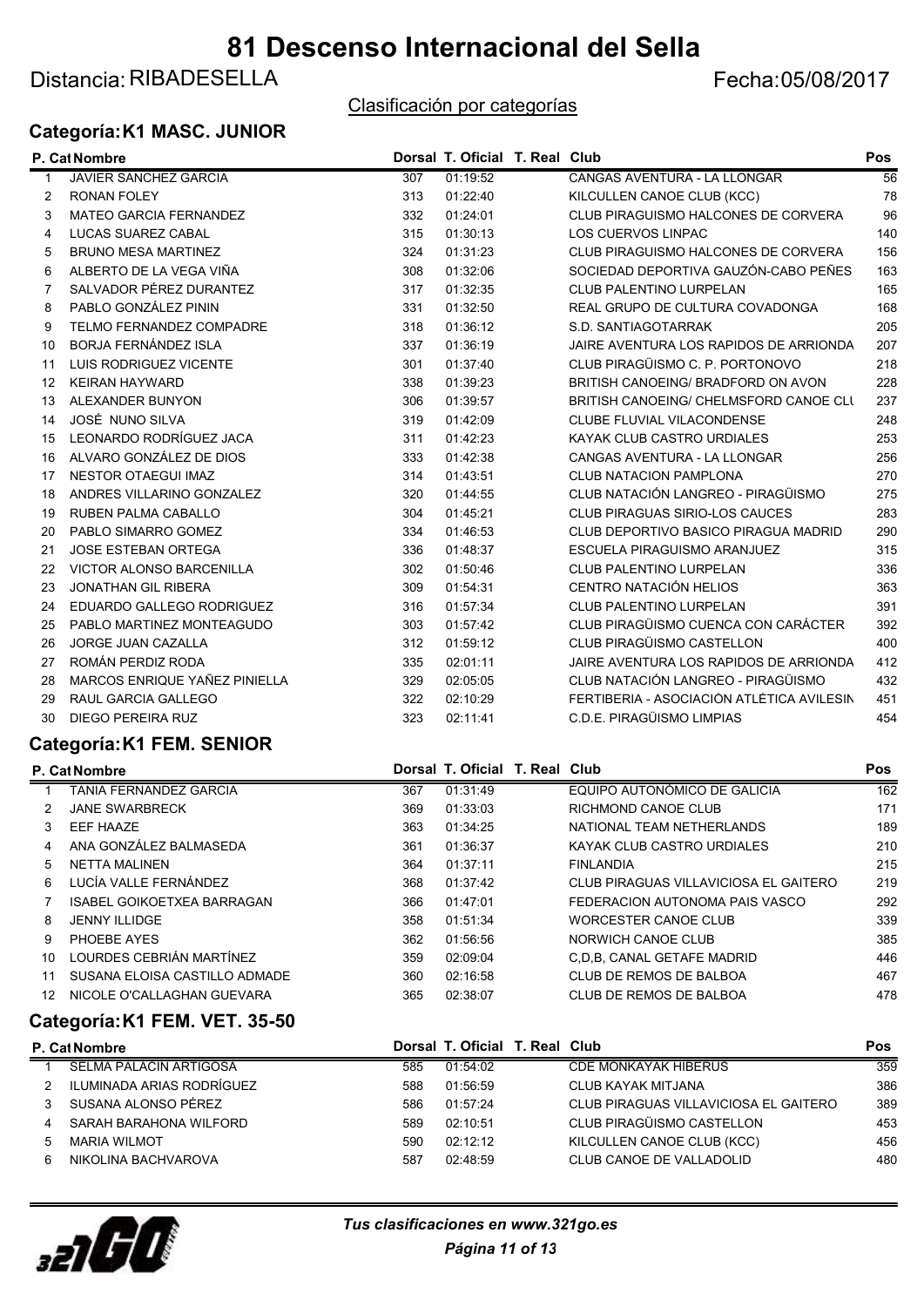### Distancia: RIBADESELLA Fecha: 05/08/2017

Clasificación por categorías

#### Categoría:K2 FEM. SUB -23

|              | P. Cat Nombre                                  |      | Dorsal T. Oficial T. Real Club |                                        | Pos              |
|--------------|------------------------------------------------|------|--------------------------------|----------------------------------------|------------------|
| $\mathbf{1}$ | ÁFRICA OJEMBARRENA JIMÉNEZ ICIAR OJEMBARRE     | 374  | 01:42:21                       | <b>KAYAK CLUB CASTRO URDIALES</b>      | 252              |
| 2            | <b>GLORIA HERRERO GARCIA BELEN CHECA NEBOT</b> | 373  | 01:42:52                       | CENTRO NATACIÓN HELIOS                 | 258              |
| 3            | LUCIA SAIZ MARTINEZ ISABEL LOPEZ PINOS         | 372  | 01:47:40                       | CLUB PIRAGÜISMO CUENCA CON CARÁCTER    | 303              |
| 4            | MILLIE DIMMOCK TALITHA FARRANT                 | 375  | 01:49:03                       | THOMASTOWN PADDLERS CANOE CLUB         | 321              |
| 5            | CANDELA ZARAZAGA CRUCES BEATRIZ FIGUERAS (     | -371 | 01:59:22                       | CENTRO NATACIÓN HELIOS                 | 401              |
|              | Categoría:C1 MASC. JUNIOR                      |      |                                |                                        |                  |
|              | P. Cat Nombre                                  |      | Dorsal T. Oficial T. Real Club |                                        | <b>Pos</b>       |
| 1            | <b>BRUNO HERRERO GARCIA</b>                    | 468  | 01:56:38                       | <b>CENTRO NATACIÓN HELIOS</b>          | 384              |
| 2            | <b>JORGE NAVARRO GORDO</b>                     | 467  | 02:10:33                       | ESCUELA PIRAGUISMO ARANJUEZ            | 452              |
| 3            | LUIS MANUEL JIMENEZ GUTIÉRREZ                  | 469  | 02:38:05                       | LOS GORILAS DE CANDÁS                  | 477              |
|              | Categoría:C2 MASC. SENIOR                      |      |                                |                                        |                  |
|              | P. Cat Nombre                                  |      | Dorsal T. Oficial T. Real Club |                                        | <b>Pos</b>       |
| $\mathbf{1}$ | MANUEL ANTONIO CAMPOS GARCÍA JOSE MANUEL :     | 393  | 01:25:38                       | REAL FEDERACIÓN ESPAÑOLA DE PIRAGÜISM  | $\overline{112}$ |
| 2            | OSCAR GRAÑA BLANCO MIGUEL FERNÁNDEZ CASTI      | 399  | 01:29:27                       | REAL FEDERACIÓN ESPAÑOLA DE PIRAGÜISM  | 133              |
| 3            | NICOLAS BARREIRO BRUN RUBEN PAZ DOBARRO        | 396  | 01:34:53                       | EQUIPO AUTONÓMICO DE GALICIA           | 195              |
| 4            | HUGO ALBERTO PEDRERO LOZOYA MARC EMILIO PI     | 395  | 01:45:26                       | <b>ESCUELA PIRAGUISMO ARANJUEZ</b>     | 284              |
| 5            | CAYETANO GARCIA DE LA BROBOLLA V. FSCO GON.    | 394  | 01:47:03                       | <b>NAUTICO SEVILLA</b>                 | 294              |
| 6            | GONZALO MORENO COSTALES CARLOS CASTAÑO F       | 397  | 02:04:11                       | NAUTICO SEVILLA                        | 426              |
|              | Categoría:C1 MASC. SUB -23                     |      |                                |                                        |                  |
|              | P. Cat Nombre                                  |      | Dorsal T. Oficial T. Real Club |                                        | Pos              |
| 1            | ALEJANDRO RODRÍGUEZ RAMÍREZ                    | 419  | 01:47:26                       | EQUIPO NACIONAL DE BOGOTÁ              | 301              |
| 2            | <b>TOMAS BLANCO LOPEZ</b>                      | 420  | 01:49:21                       | LOS CUERVOS LINPAC                     | 326              |
| 3            | <b>KHARITONOV SERHII</b>                       | 421  | 01:50:02                       | <b>FEDERACION UCRANIANA</b>            | 330              |
| 4            | SAMUEL ALCALDE DEL SANTO                       | 416  | 01:56:38                       | CLUB PIRAGÜISMO CUENCA CON CARÁCTER    | 383              |
| 5            | SANTIAGO SÁNCHEZ ALBEROLA                      | 418  | 01:57:03                       | CLUB PIRAGÜISME SILLA                  | 387              |
| 6            | JORGE ALFONSO FERNANDEZ DE CASADEVANTE B/      | 417  | 02:07:20                       | S.D. SANTIAGOTARRAK                    | 441              |
|              | Categoría:C2 MASC. JUNIOR                      |      |                                |                                        |                  |
|              | P. Cat Nombre                                  |      | Dorsal T. Oficial T. Real Club |                                        | Pos              |
| 1            | JORGE VELEZ GARCIA DAVID MORENO TIZON          | 462  | 01:48:41                       | ESCUELA PIRAGUISMO ARANJUEZ            | $\overline{316}$ |
| 2            | PABLO LOPEZ BELINCHON JAVIER RUIZ VILLAR       | 460  | 01:52:53                       | CLUB PIRAGÜISMO CUENCA CON CARÁCTER    | 350              |
| 3            | TANGI LE GUENNEC PIERRE LOUIS FOUCAULT         | 465  | 02:02:29                       | <b>TEAM 56 BRETAGNE</b>                | 419              |
| 4            | OLMO VIZAN DE GRACIA JESUS ZAMORA DEL RIO      | 463  | 02:20:18                       | ESCUELA PIRAGUISMO ARANJUEZ            | 470              |
|              | <b>Categoría: META LLOVIO</b>                  |      |                                |                                        |                  |
|              | P. Cat Nombre                                  |      | Dorsal T. Oficial T. Real Club |                                        | Pos              |
| 1            | ALICE MARY CLARKSON PIRAN SHELLEY              | 737  | 01:39:31                       | BRITISH CANOEING/ CAMBRDIGE CANOE CLUB | 233              |
| 2            | PATRICIA JUBON FOLGEIRAS MIGUEL ABEL REAL      | 718  | 01:43:37                       | CLUB PIRAGÜISMO CIUDAD DE LUGO         | 267              |
| 3            | ROBYN VON MALTZAHN ROLY LUCAS                  | 744  | 01:52:38                       | RICHMOND CANOE CLUB                    | 347              |
| 4            | SIMONE ROOKS ROBERT ROOKS                      | 742  | 01:58:56                       | SUTTON BINGHAM & DISTRICT CANOE CLUB   | 397              |
|              |                                                |      |                                |                                        |                  |
|              |                                                |      |                                |                                        |                  |